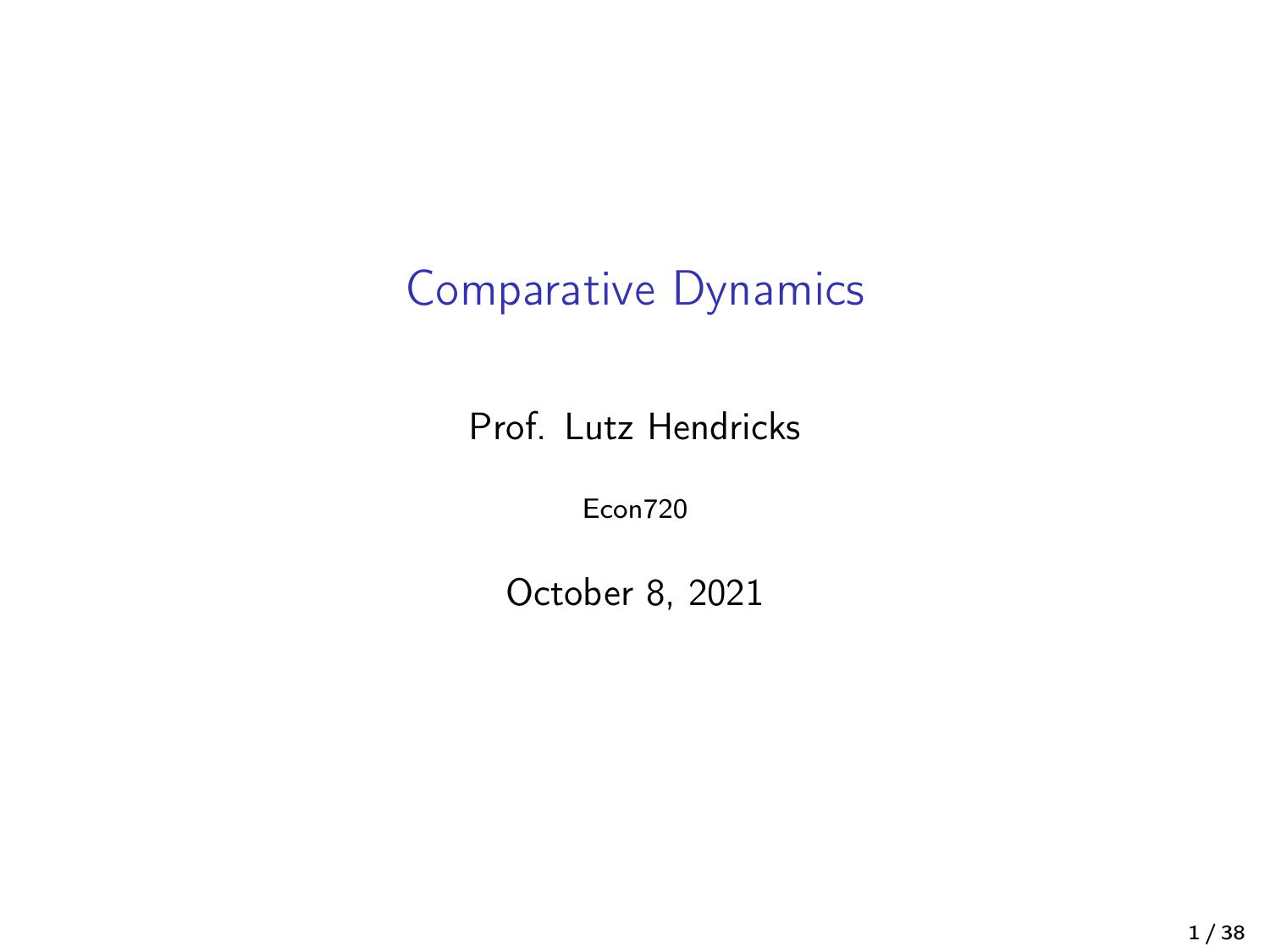# Comparative Dynamics

- $\triangleright$  We use phase diagrams to uncover the dynamic response to shocks.
- $\triangleright$  We study tax changes in a growth model.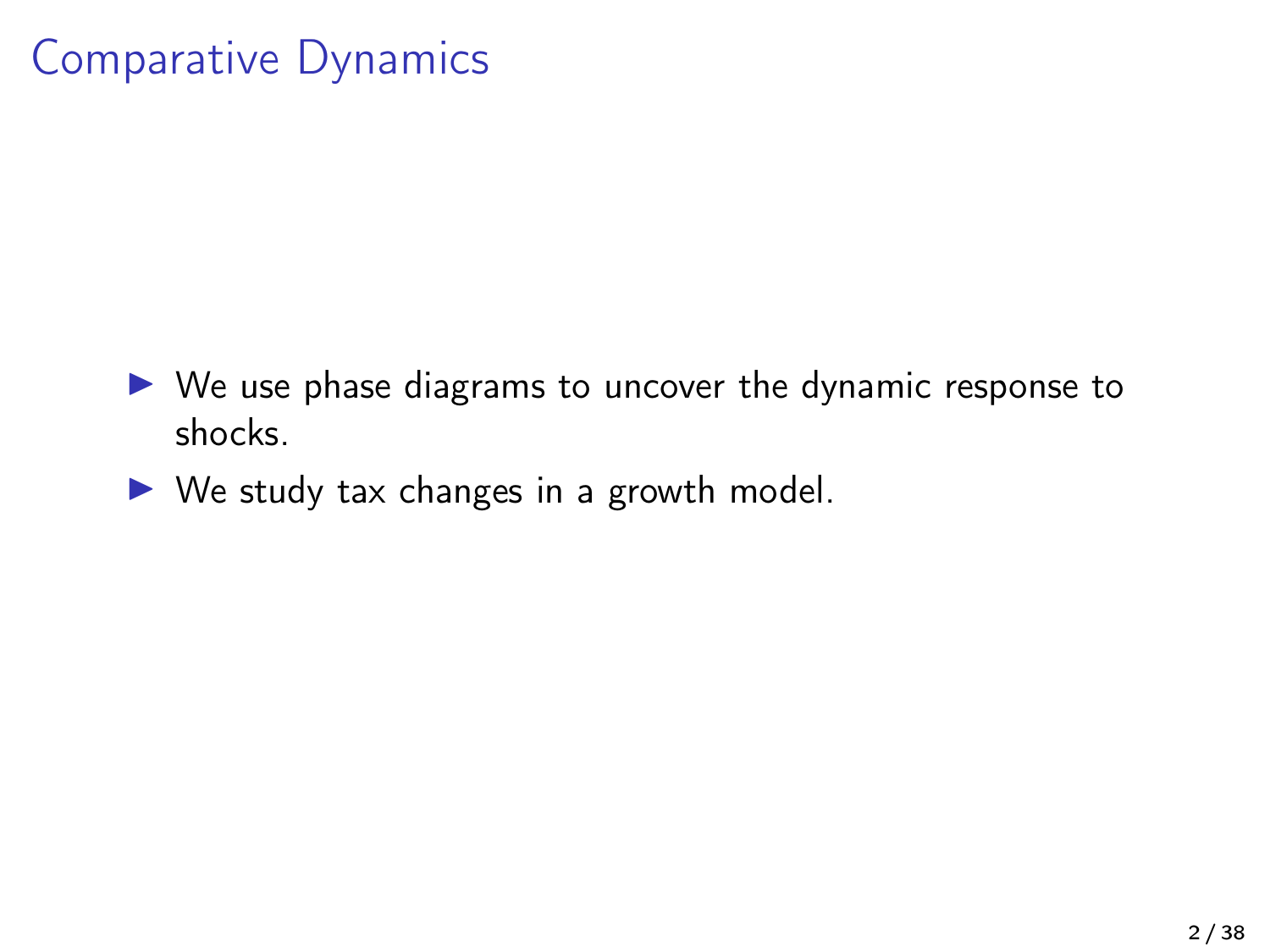Model

The household solves

$$
\max \int_0^\infty e^{-\rho \, t} u(c_t) \, dt \tag{1}
$$

subject to

$$
\dot{k}_t = r_t k_t + w_t - c_t - \tau_t \tag{2}
$$

and  $k_0$  given. Firms produce output using *F*(*K*,*L*). The government uses the tax revenue to finance goverment  ${\sf spending:}\ \ G_t=\tau_t.$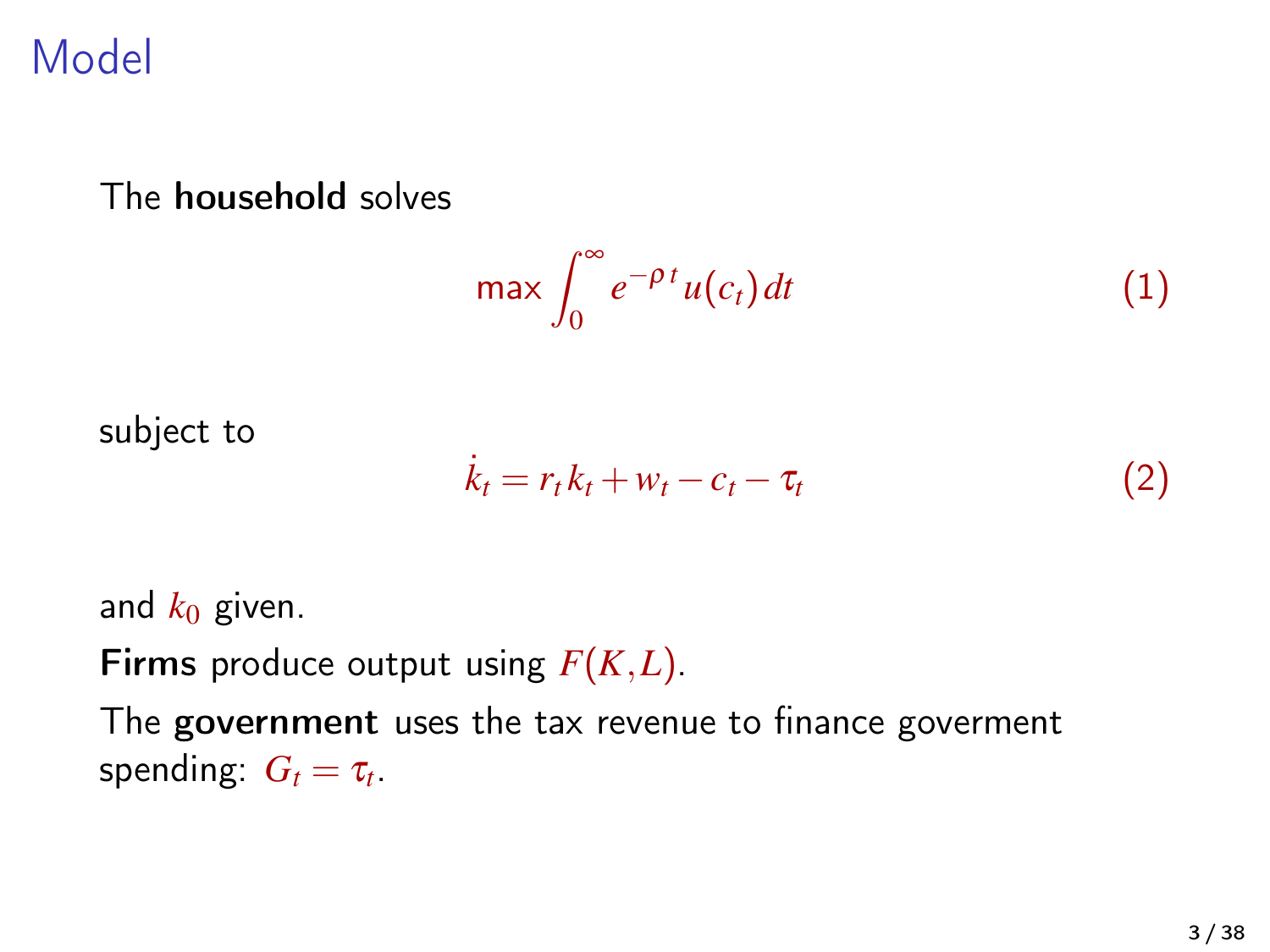# Competitive Equilibrium

A competitive equilibrium consists of functions  $c(t)$ ,  $k(t)$ ,  $\tau(t)$ ,  $w(t)$ ,  $r(t)$  that satisfy:

1. Household: Budget constraint and

$$
g(c) = \frac{r - \rho}{\sigma} \tag{3}
$$

2. Firms:

$$
r = f'(k) - \delta
$$
  
\n
$$
w = f(k) - f'(k)k
$$
\n(4)

3. Government:

$$
\tau = G \tag{6}
$$

4. Market clearing:

$$
\dot{k} = f(k) - \delta k - c - G \tag{7}
$$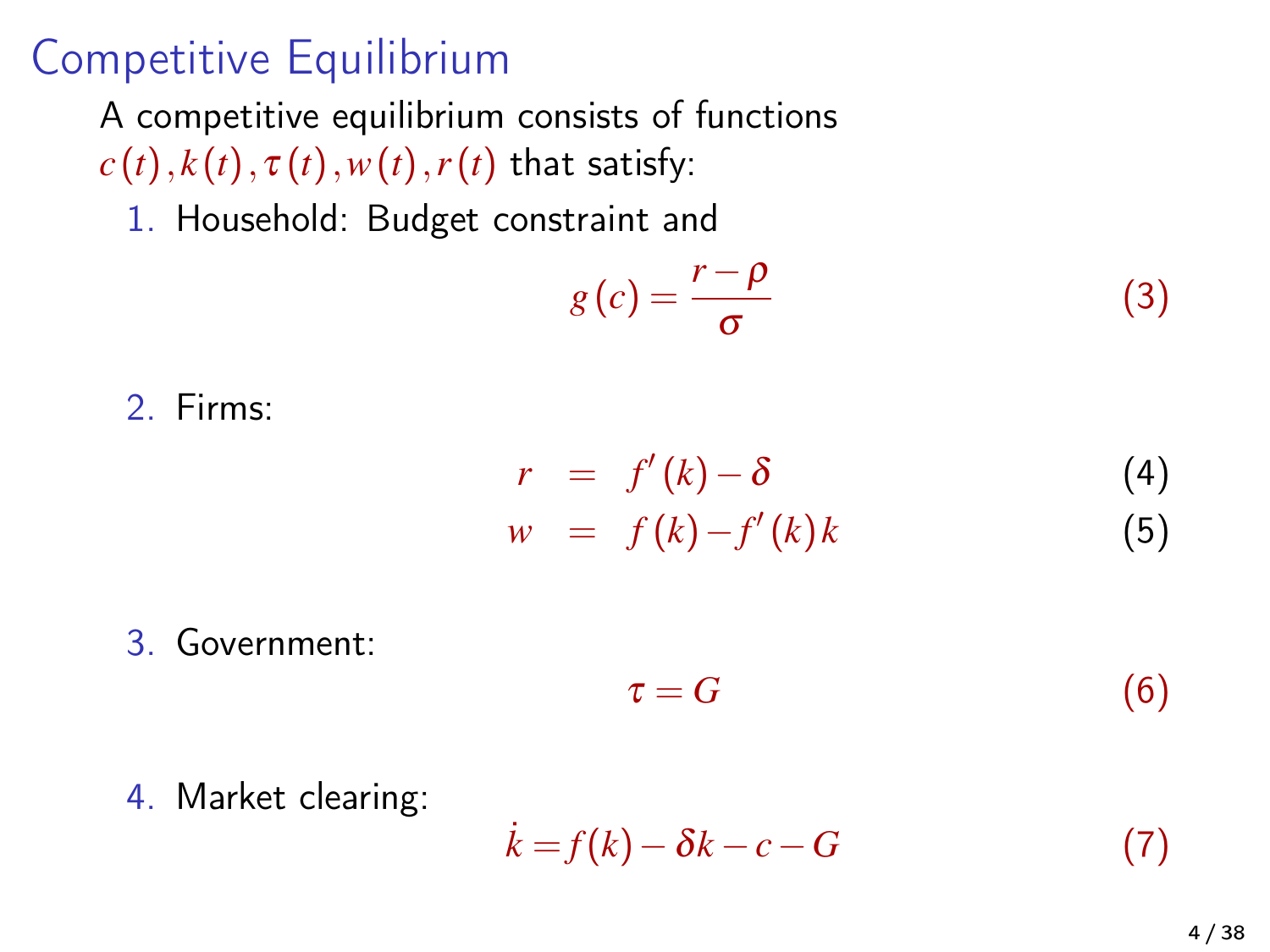# Phase Diagram *c*



The only change relative to the model without government: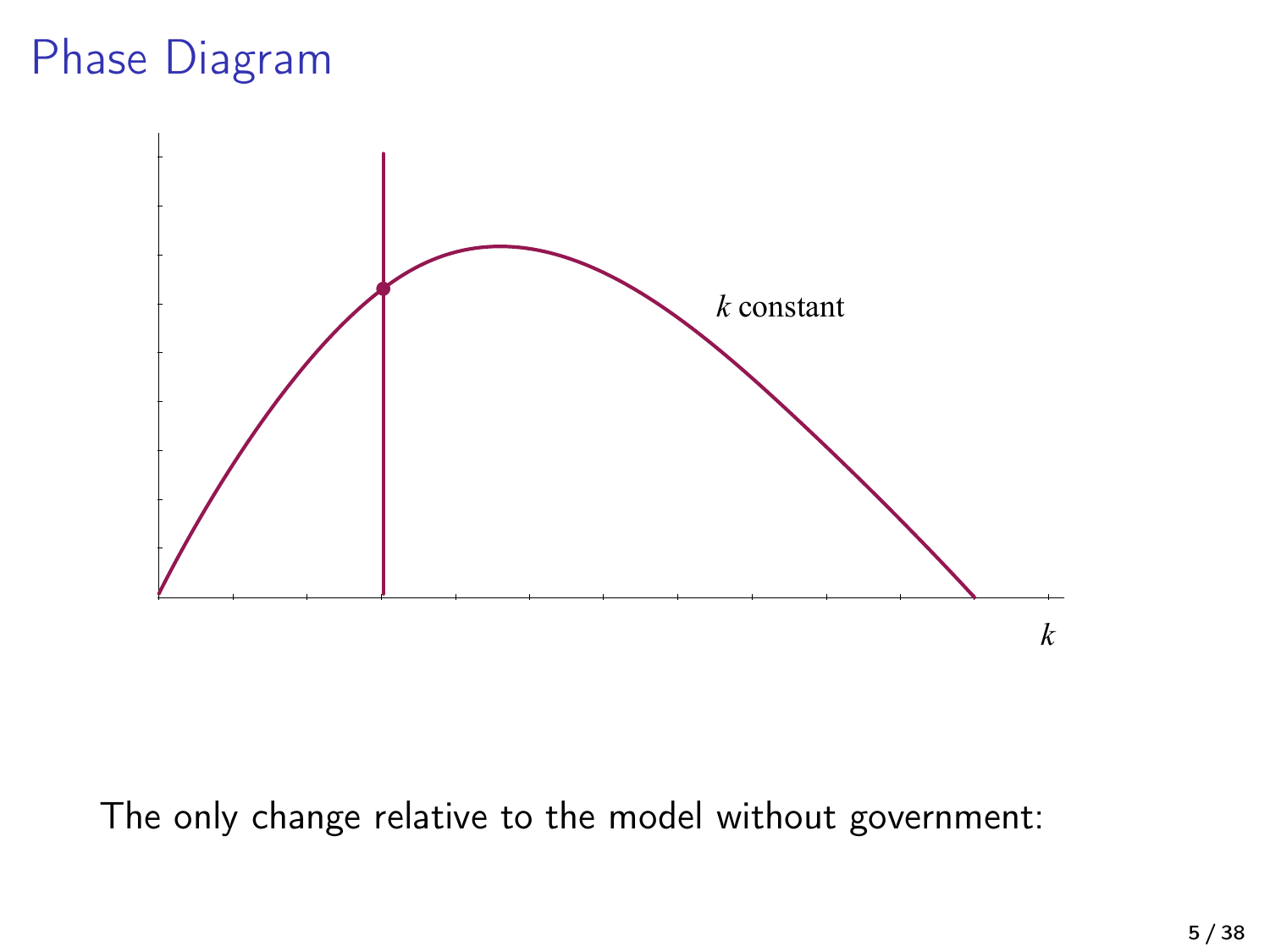### Permanent Tax Increase

Consider a permanent, unannounced increase in *G*. In the phase diagram

 $\triangleright$  *k* = 0 locus shifts down by  $\Delta G$ .

 $\blacktriangleright$   $k_{ss}$  remains unchanged because the  $\dot{c}=0$  locus does not shift.

Dynamics: *css* drops to the new saddle path, then moves along it.

 $\blacktriangleright$  How do I know this is true?

An interesting long-run result: full crowding out of consumption  $(\Delta c_{ss} = -\Delta G)$ .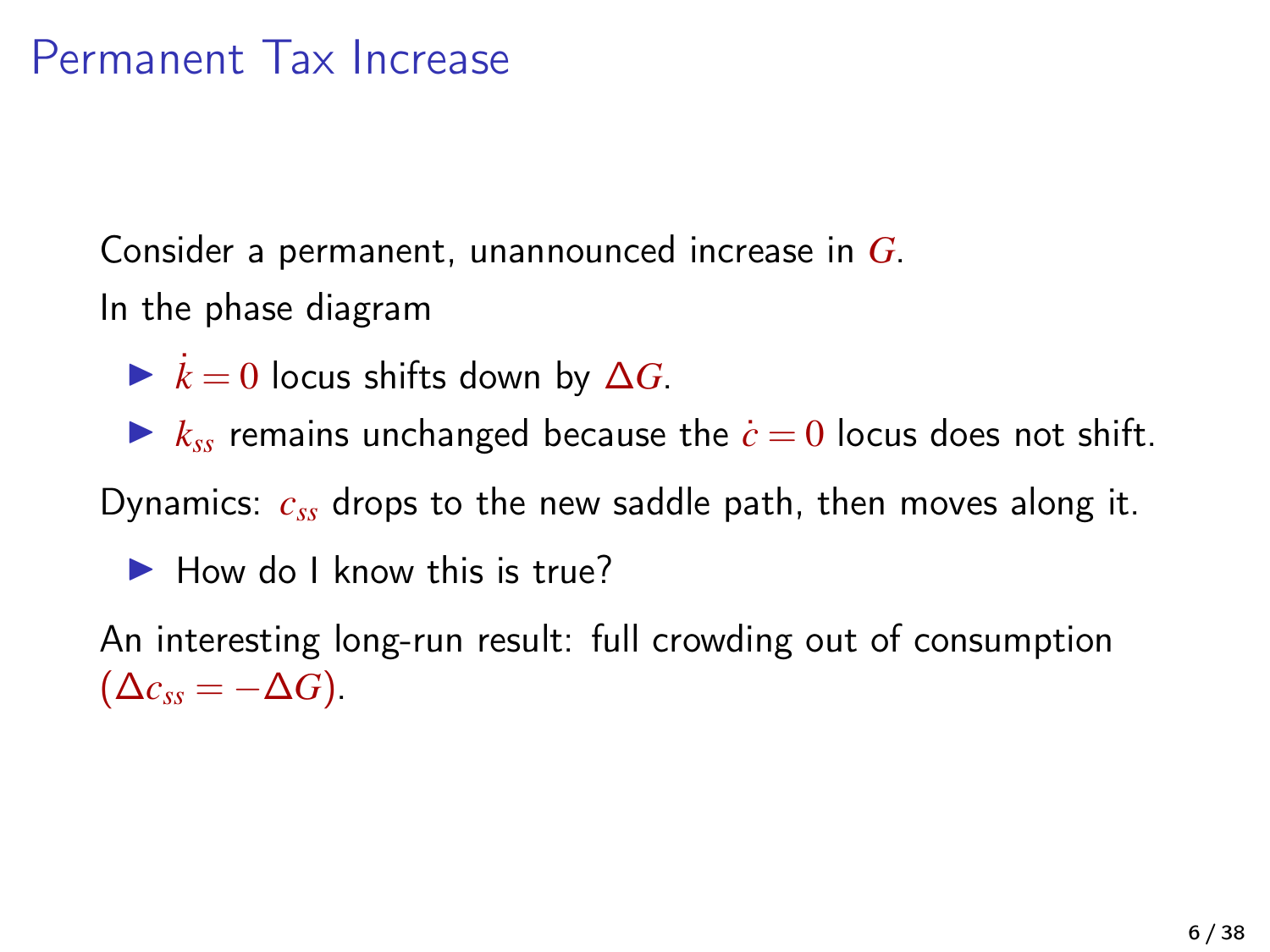$\triangleright$  Consider a temporary, unannounced increase in  $G$ . ►  $G_t = G^* + \Delta G$  for  $0 \le t \le T$ , but  $G_t = G^*$  for  $t > T$ .

 $\blacktriangleright$  To find the dynamics, we work backwards.

 $\blacktriangleright$  Changes occur at  $t = 0$  and  $t = T$ .

Step 1:  $t = T$ . What happens?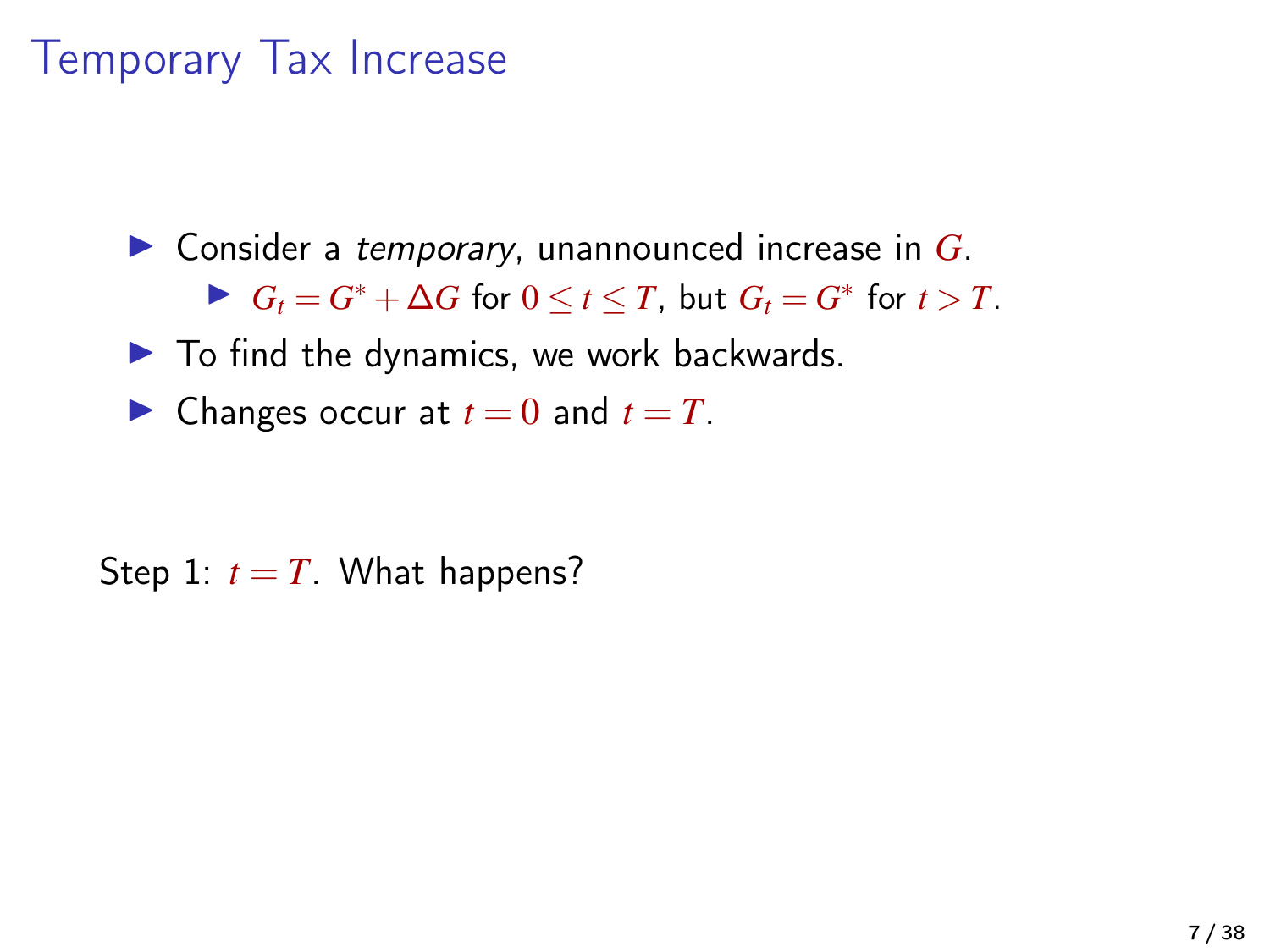Step 2:  $0 < t < T$ :

- $\blacktriangleright$  The phase diagram with taxes applies.
- But the economy is not on the saddle path (why not?).
- $\triangleright$  What is the right terminal condition for  $k(T)$ ?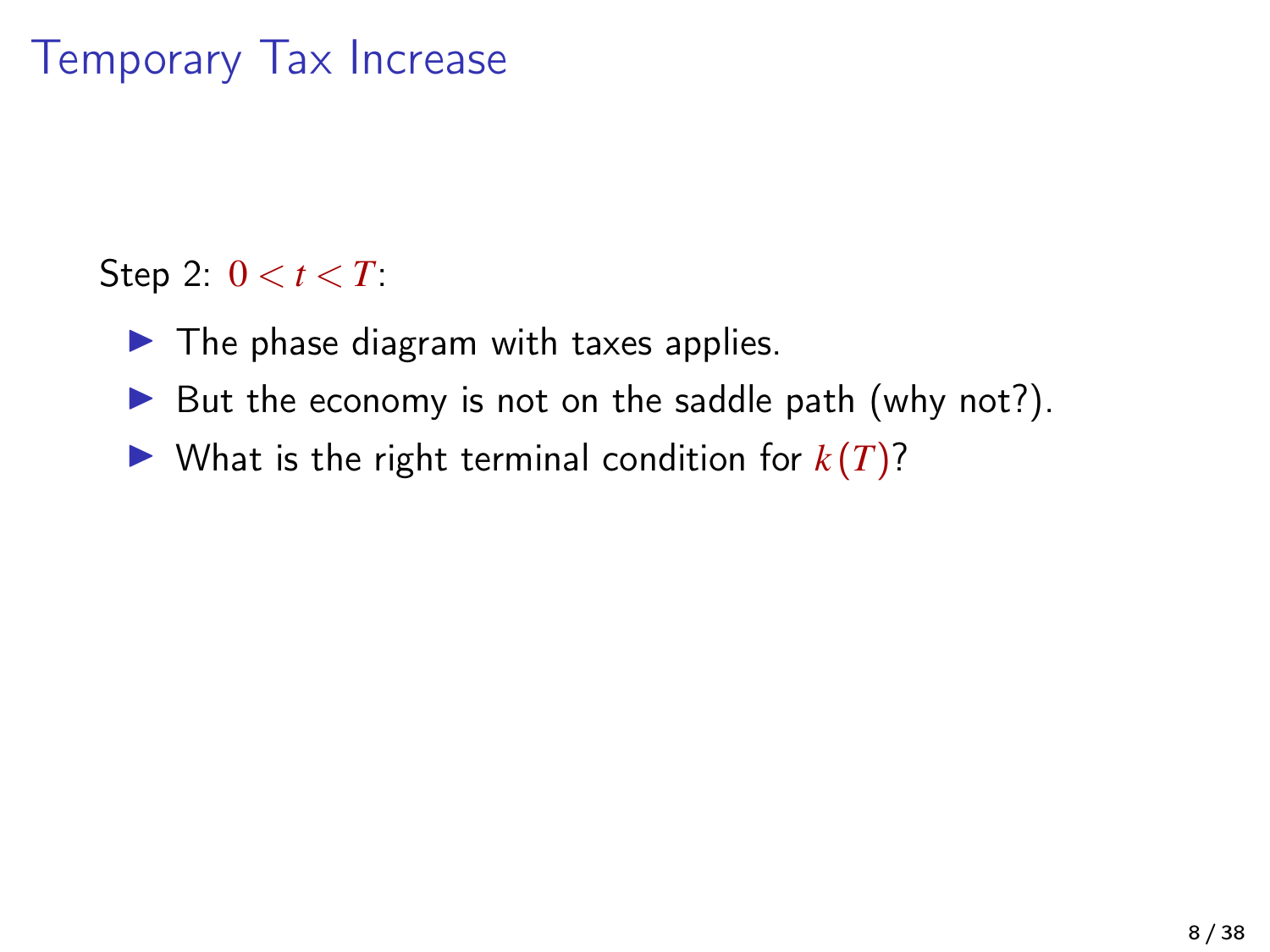Step 3:  $t=0$ 

- $\blacktriangleright$  The  $\dot{k} = 0$  locus shifts down.
- $\blacktriangleright$  Is  $c_0$  on the saddle path?

Consider  $k_0 = k_{ss}$ . What paths are feasible?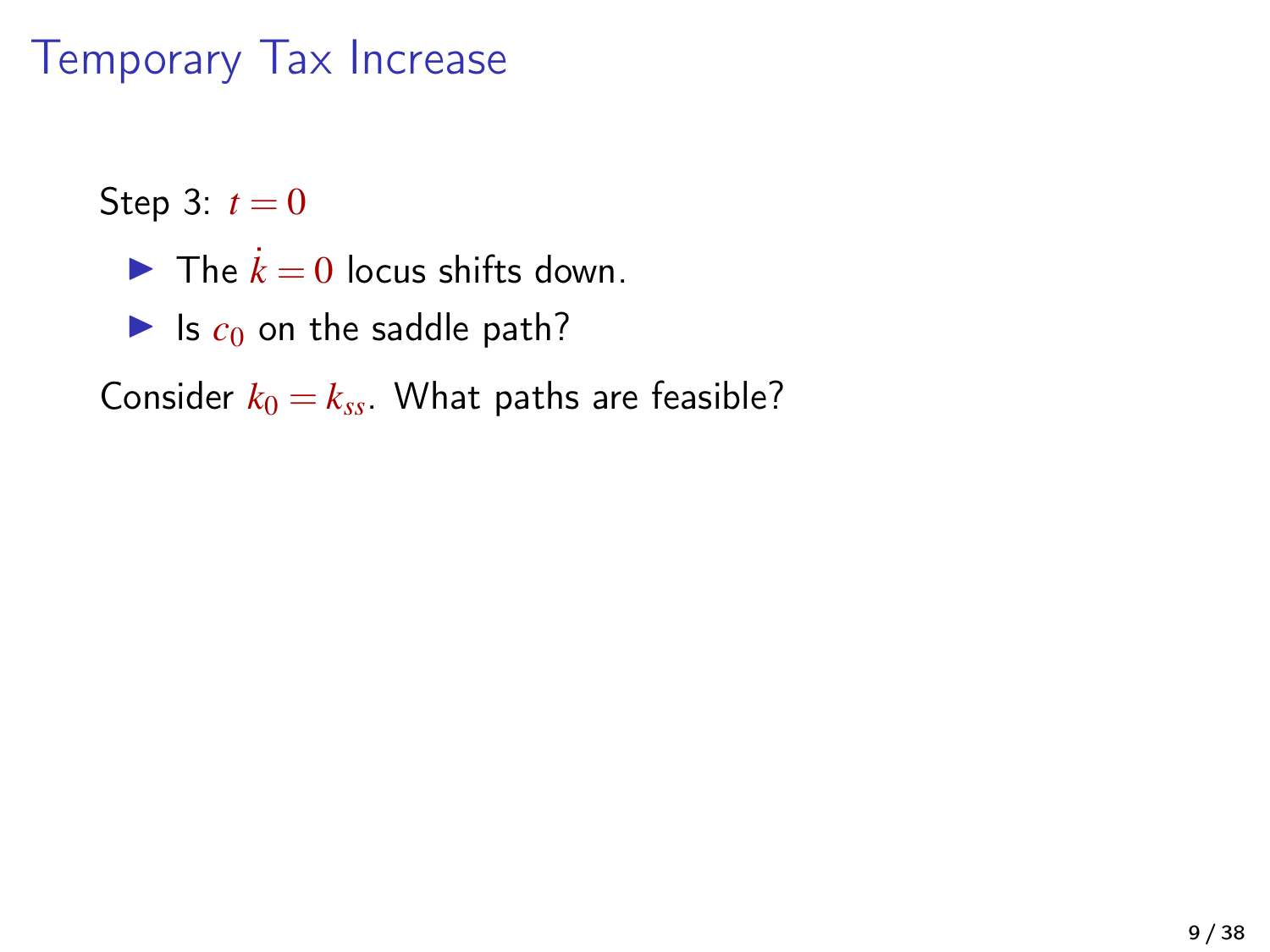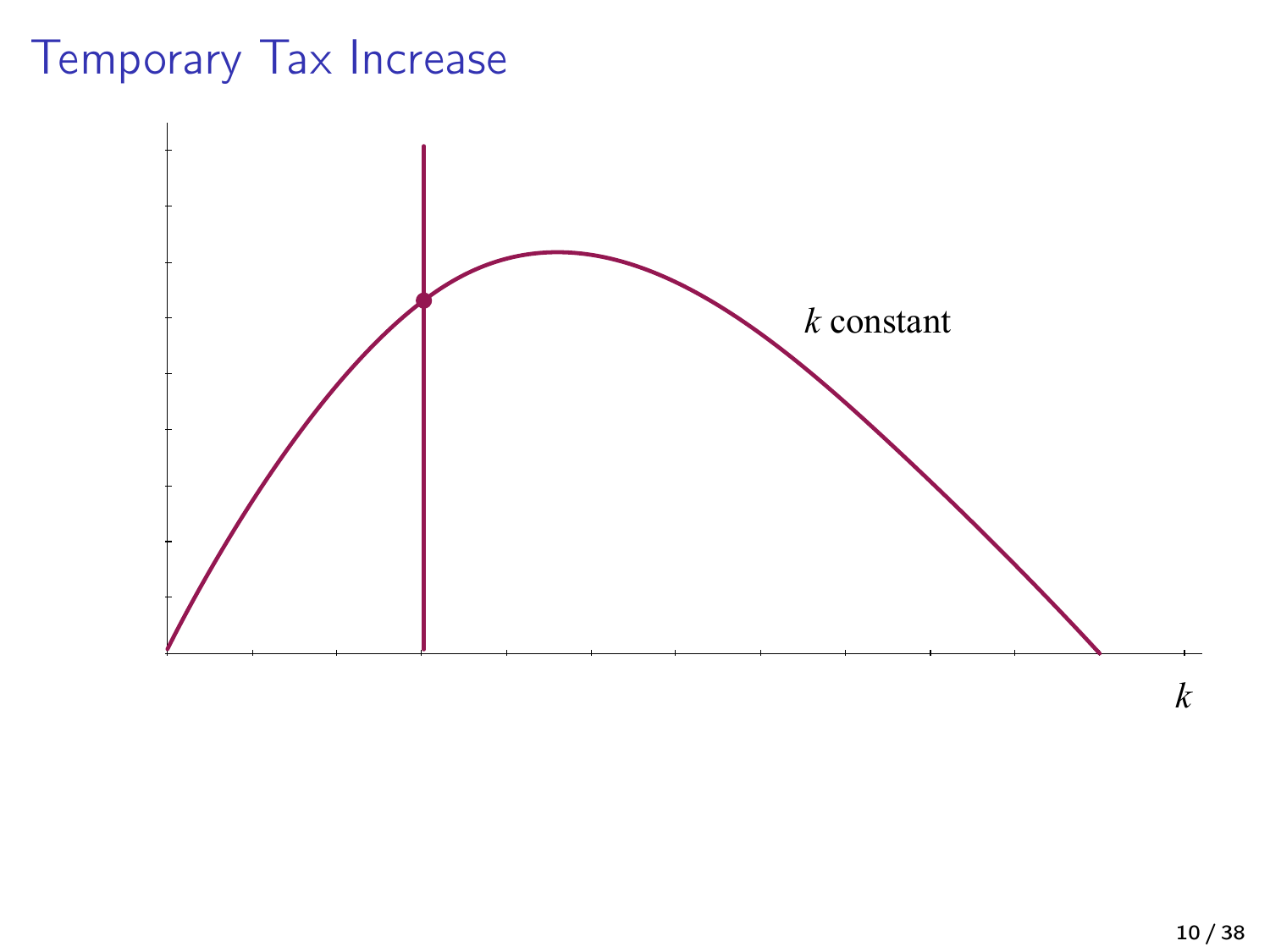Consider  $k_0 < k_{ss}$ .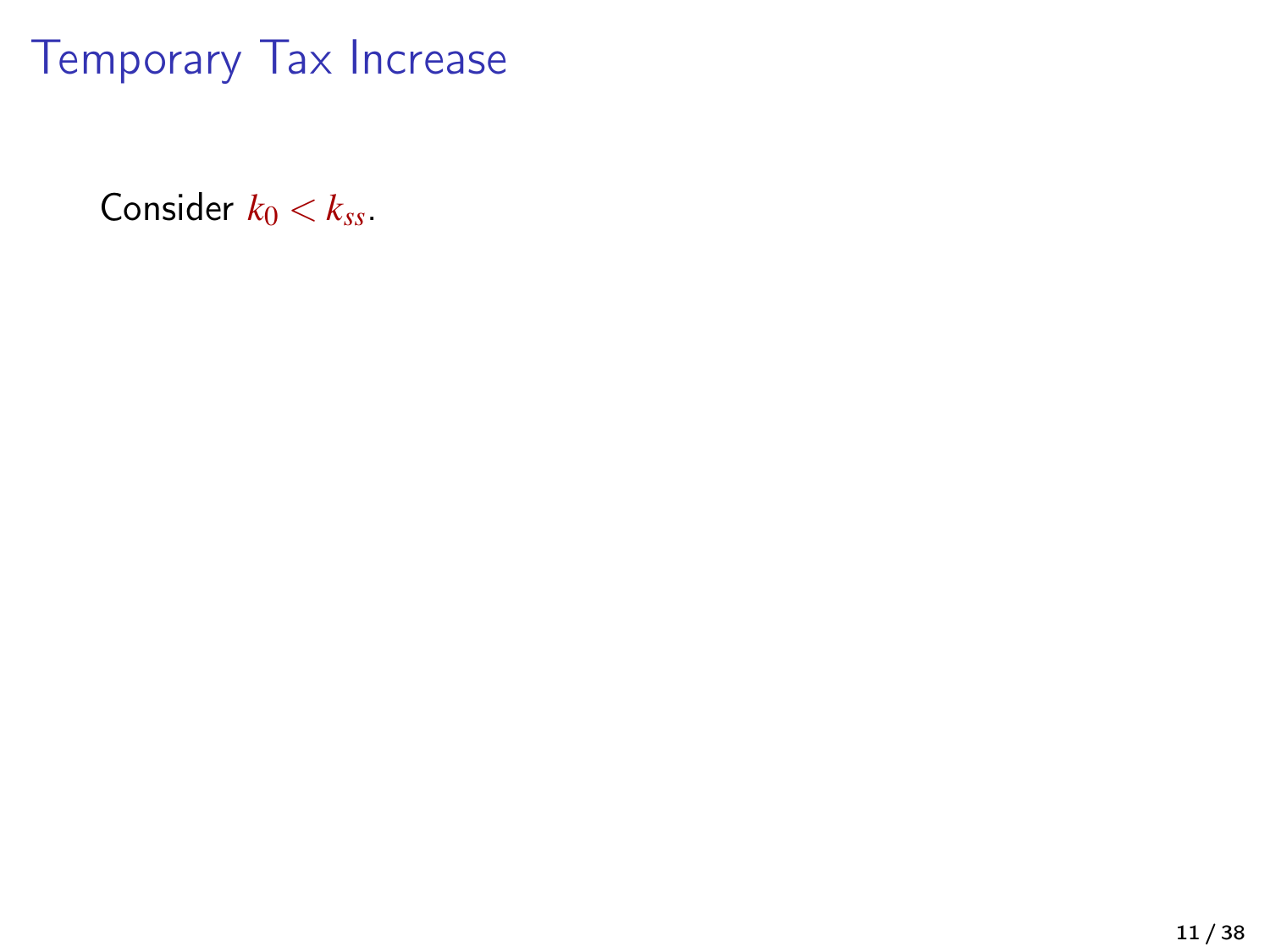- $\triangleright$  Consider a surprise tax cut that is announced to take place at date *T*.
- At  $t = 0$  the news arrives that taxes remain high until  $t = T$ , but then fall permanently.
- $\blacktriangleright$  Again, we work backwards.
- $\blacktriangleright$  Changes occur at  $t = T$  and  $t = 0$ .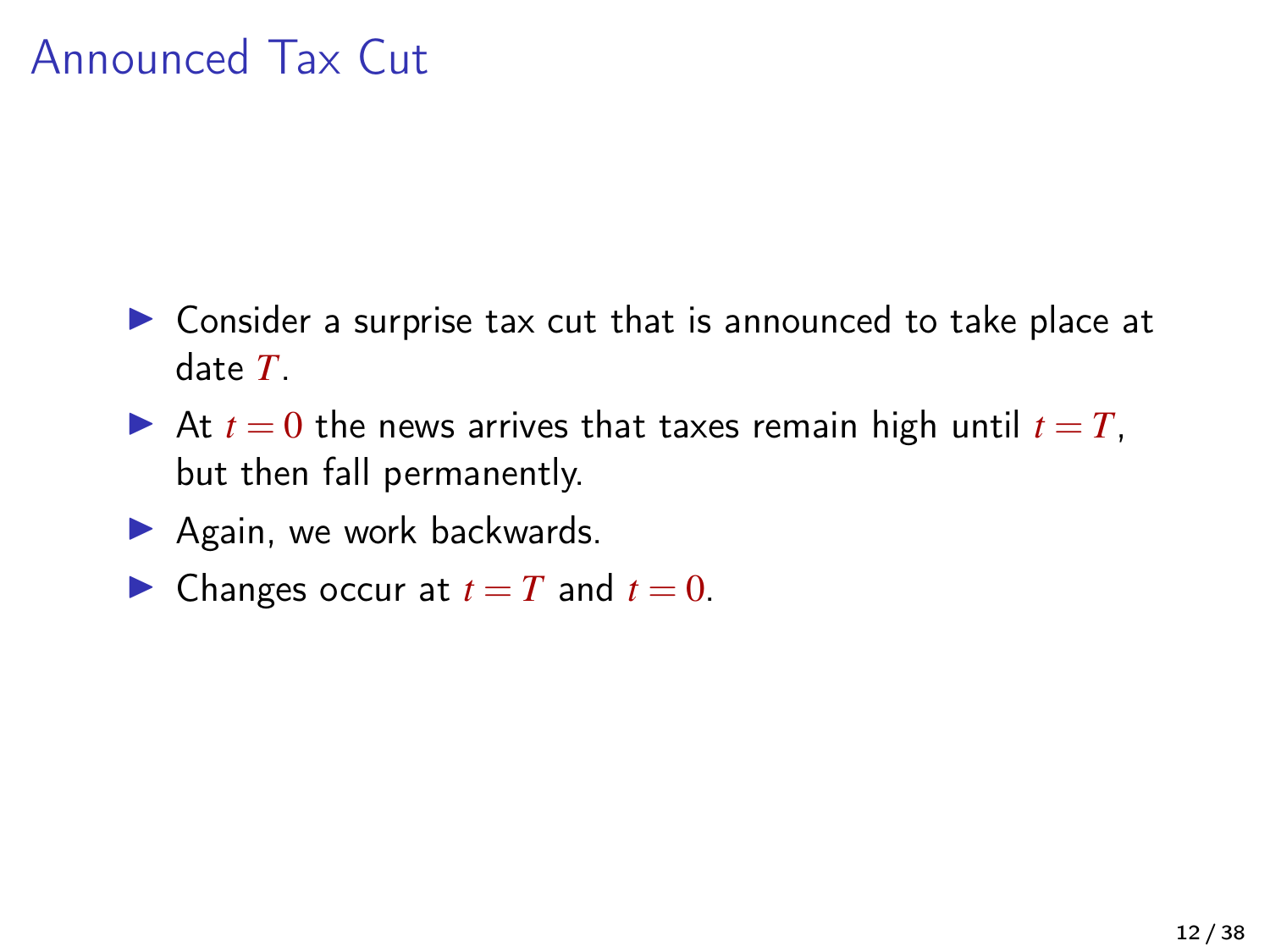# Announced Tax Cut *c*

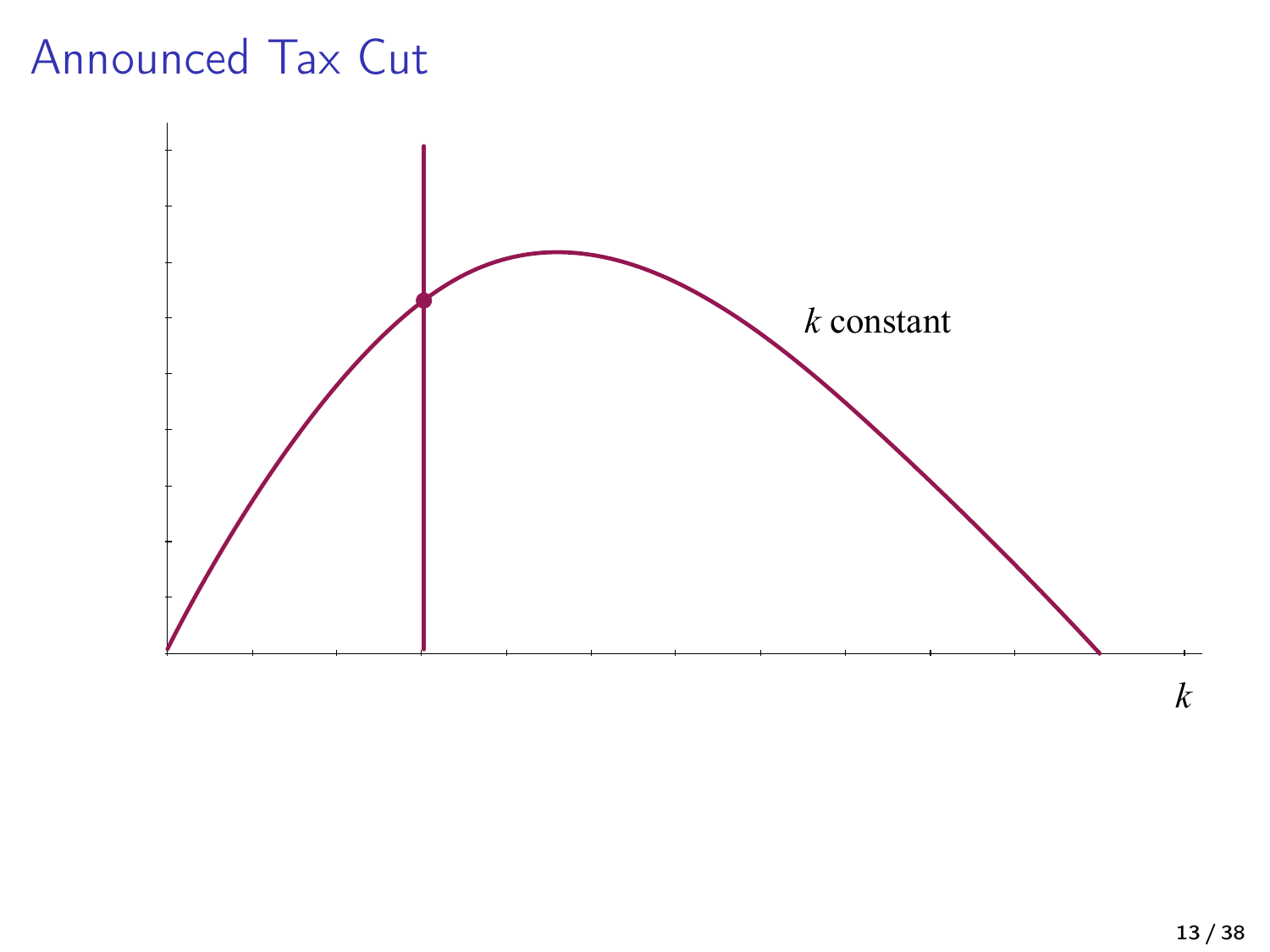# Summary

To study the dynamic effects of shocks:

- 1. Find the phase diagram with and without shock.
- 2. Find the dates at which changes occur:
	- 2.1 when the shock hits: phase diagram changes the control (typically) does not jump
	- 2.2 when new info arrives: agents reoptimize the control jumps
- 3. Work backwards, starting at the last date at which a change occurs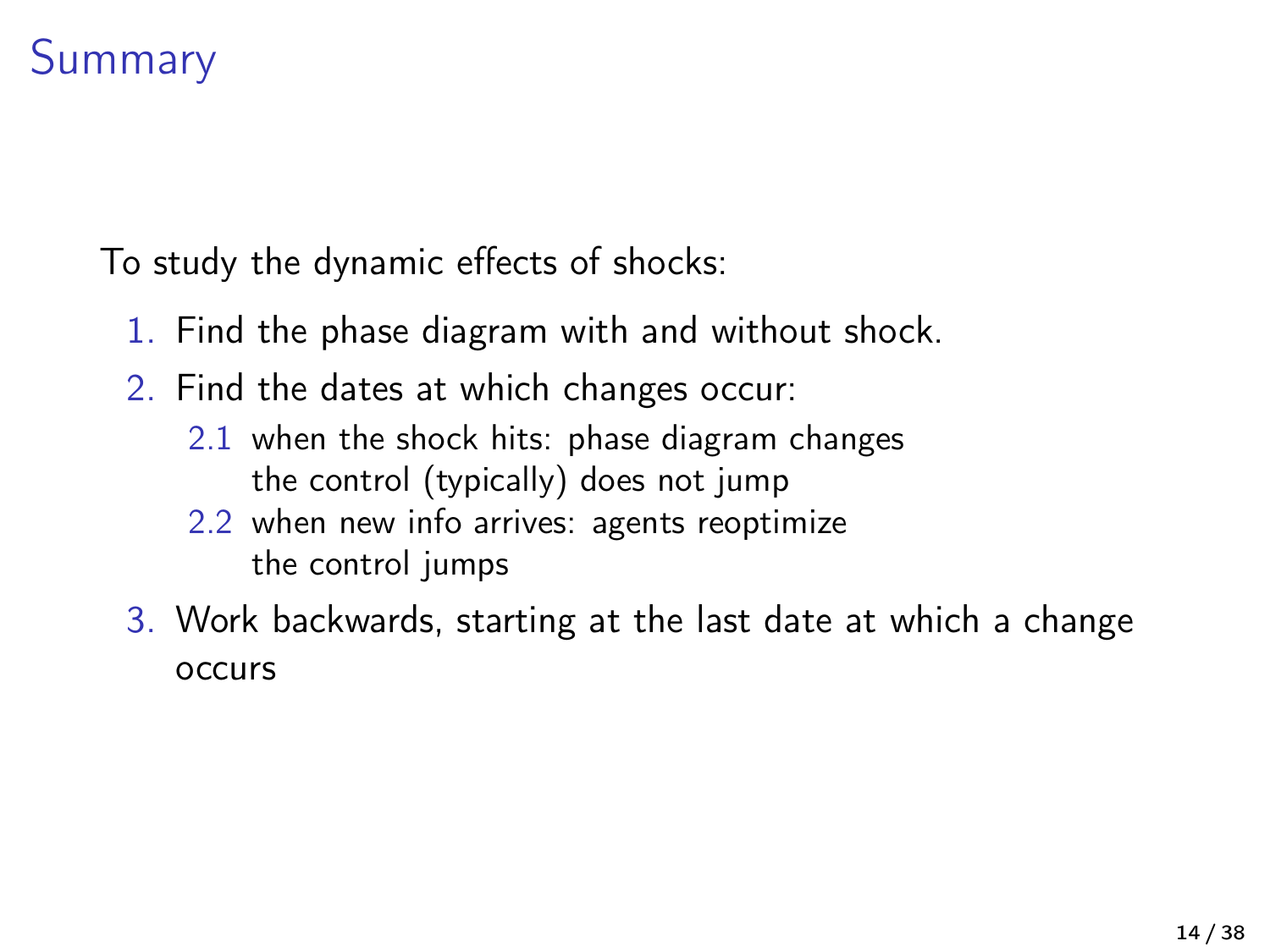# Phase Diagram for a Simple Human Capital Model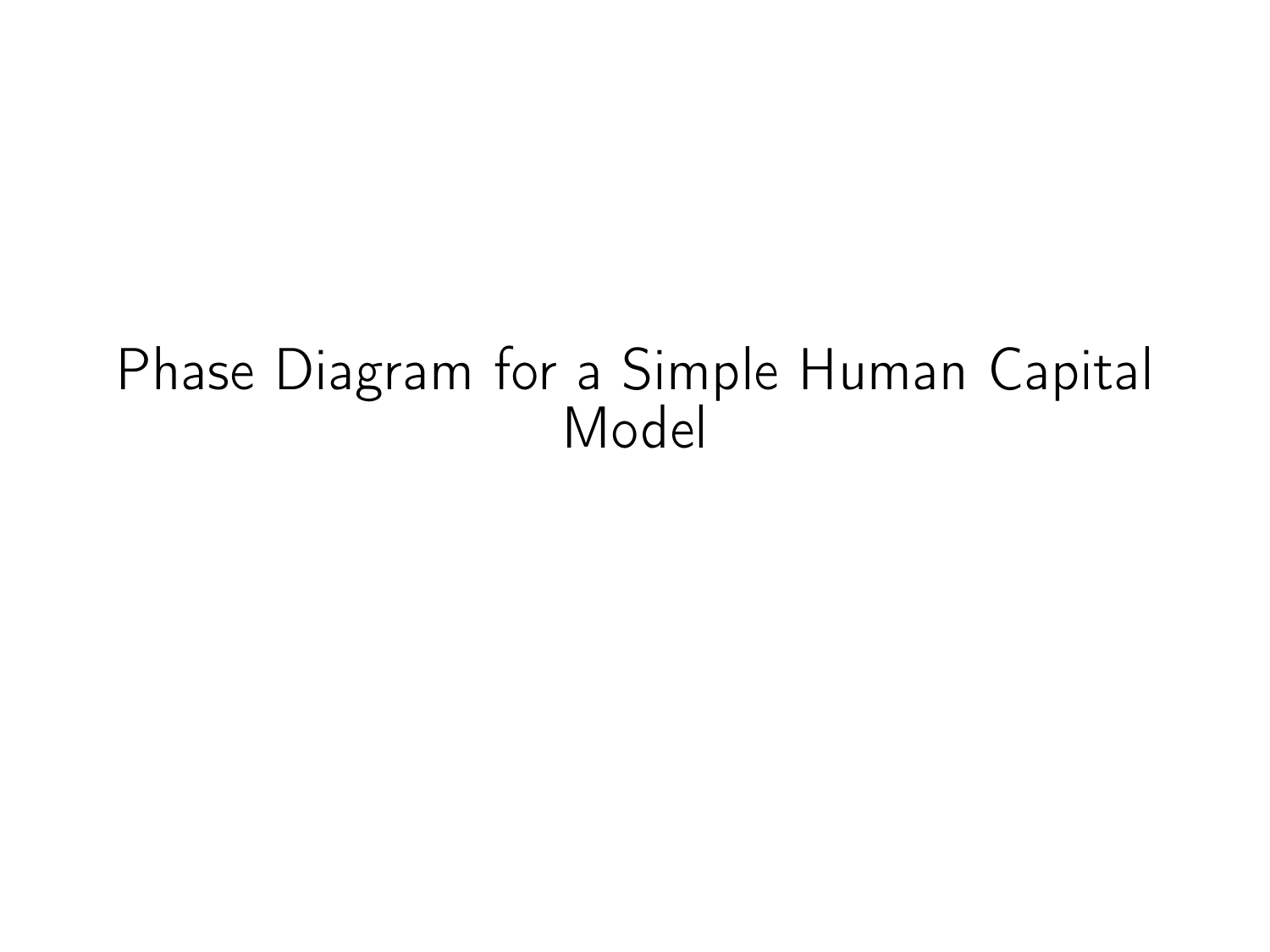We study the decision of a household how much human capital to accumulate.

This example illustrates two complications:

- 1. finite horizons
- 2. binding inequality constraints.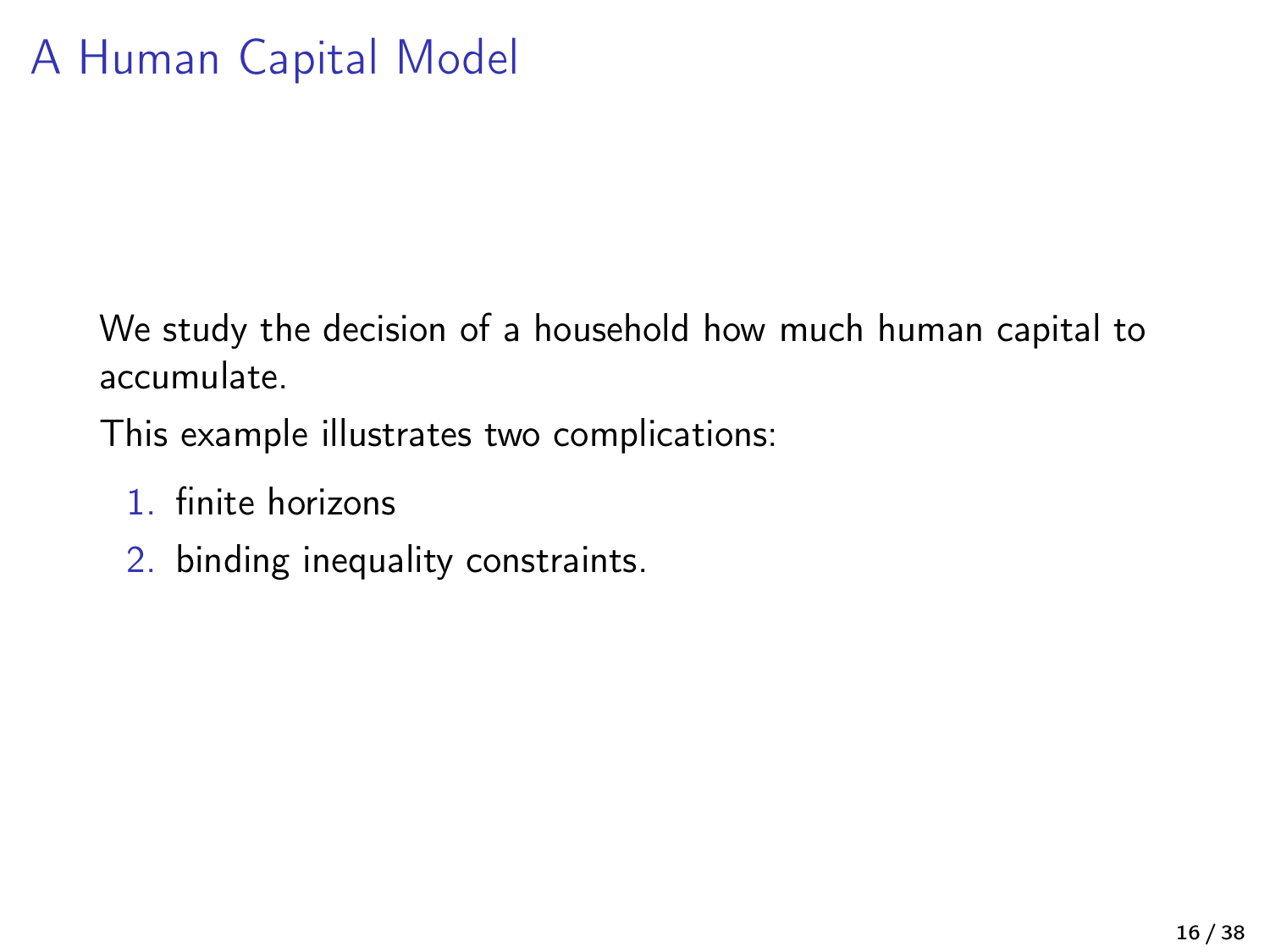# Household problem

The household maximizes

$$
\int_0^T e^{-\rho t} u(c(t)) dt
$$
 (8)

subject to the budget constraint

$$
c(t) = w(t)h(t)[1 - \tau(t)v(t)]
$$
\n(9)

the human capital technology

$$
\dot{h}(t) = v(t) - \delta h(t) \tag{10}
$$

and  $v \geq 0$ .

For simplicity, assume that  $v \le 1$  never binds.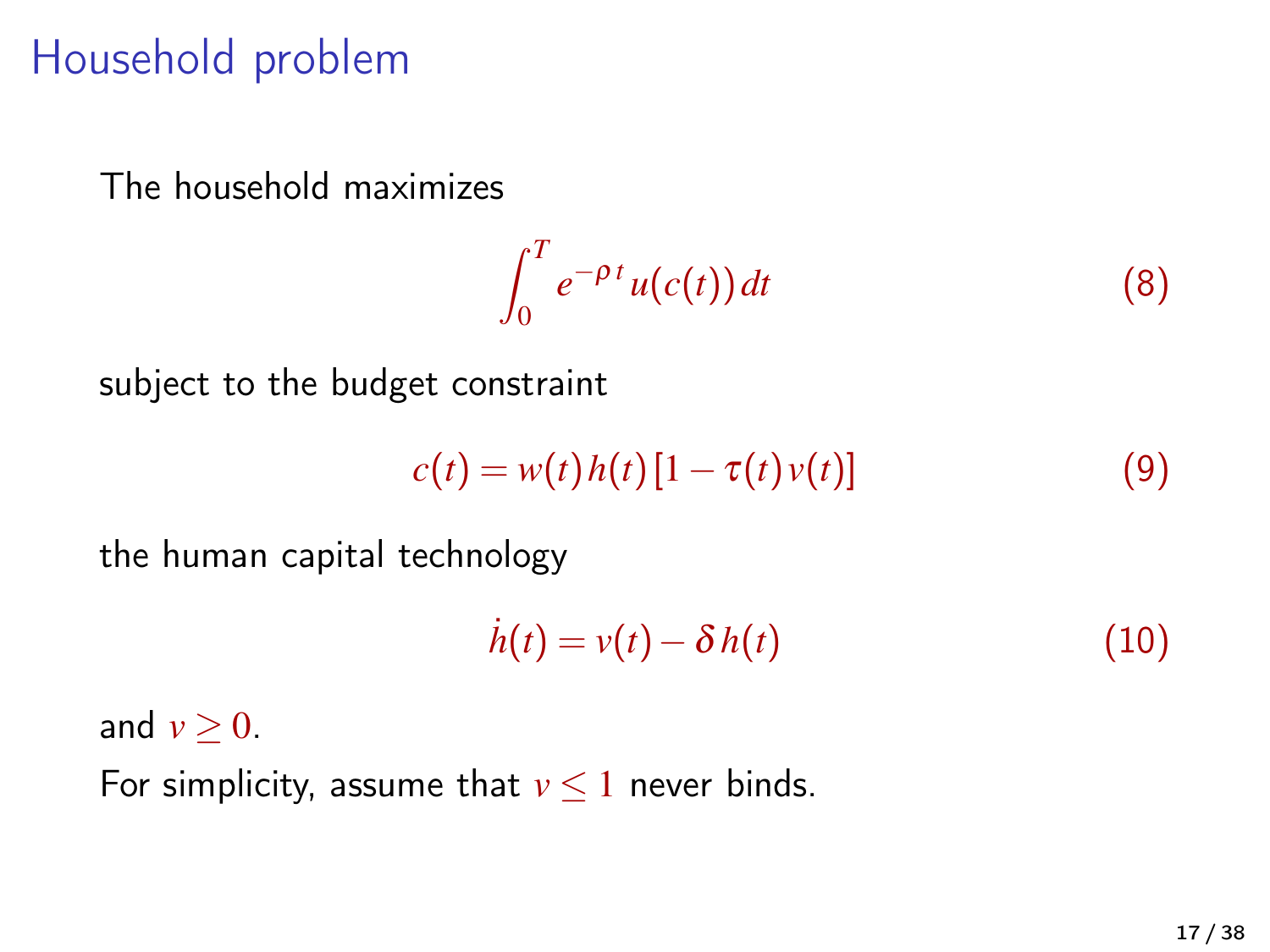# Household: Intuition

- $\blacktriangleright$  Human capital acquired early is more valuable for two reasons:
	- 1. it lives longer (date *T* is farther off);
	- 2. its payoffs are discounted by less.
- $\triangleright$  We expect the optimal path for  $v(t)$  to be falling over time.
- ▶ When close to *T*, we expect  $v(t) \ge 0$  to bind.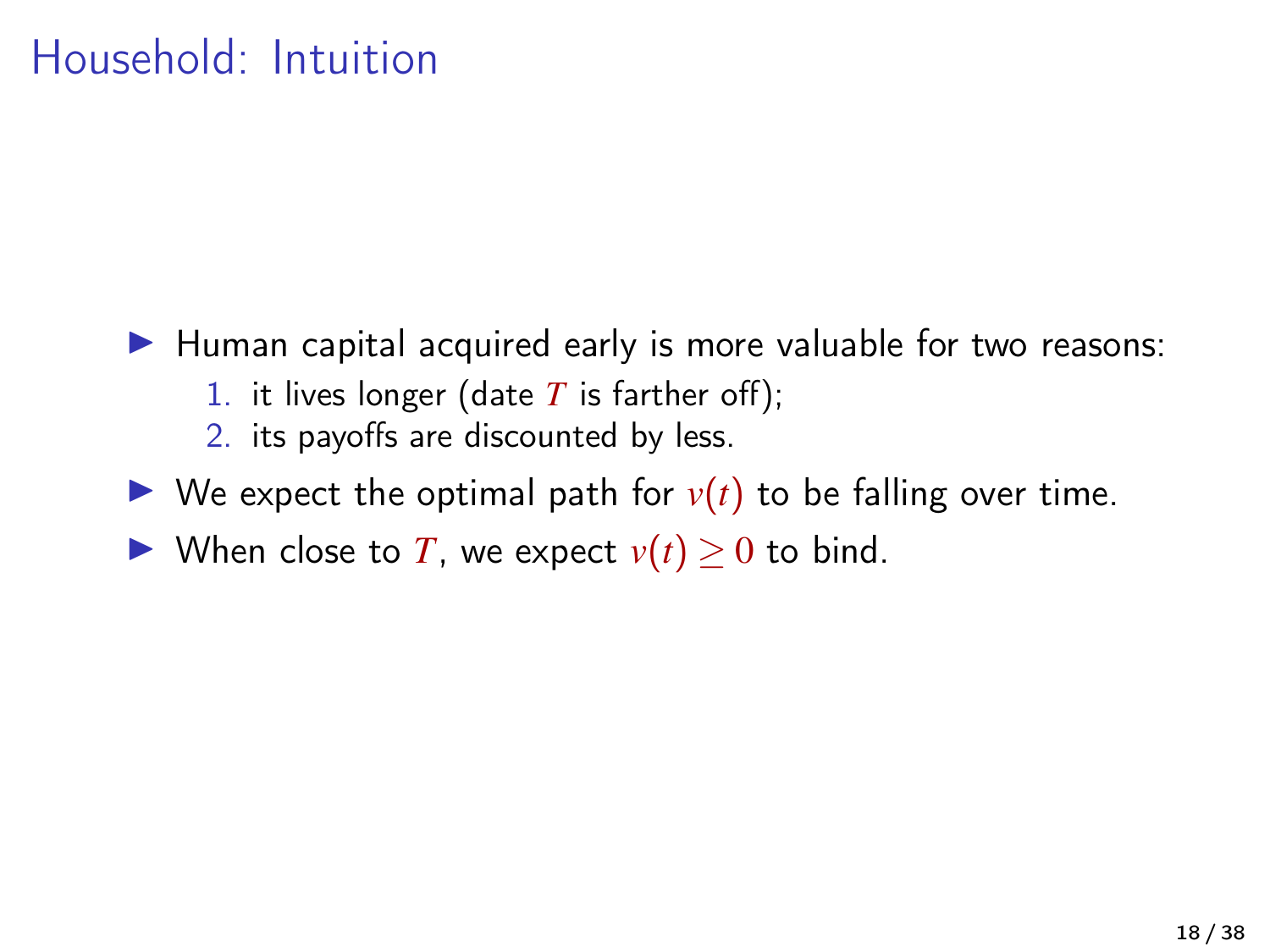### Hamiltonian

$$
H = u\left( wh\left[1 - \tau v\right]\right) + \lambda \left[v - \delta h\right] \tag{11}
$$

First-order conditions

$$
u'(c)wh\tau \geq \lambda \tag{12}
$$

with equality if  $v > 0$  and

$$
\dot{\lambda} = \rho \lambda - u'(c) w (1 - \tau v) + \lambda \delta \tag{13}
$$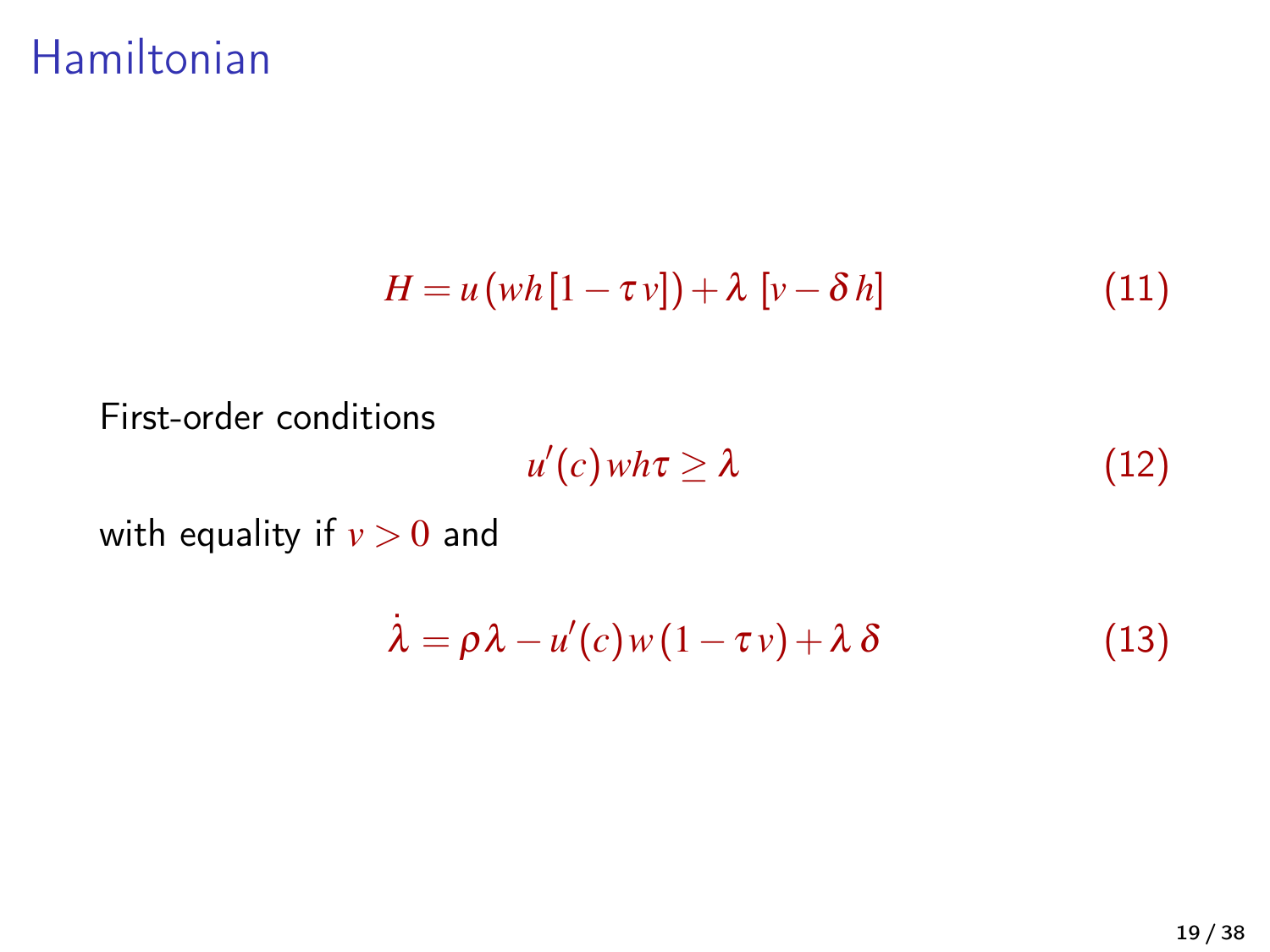Summary

The solution to the household problem consists of functions  $(c, h, v, \lambda)$  that solve

1. The first-order conditions

$$
u'(c)wh\tau \geq \lambda \qquad (14)
$$

$$
\dot{\lambda} = (\rho + \delta)\lambda - u'(c)w(1 - \tau v) \qquad (15)
$$

with equality if  $v > 0$ .

2. The budget constraint

$$
c(t) = w(t) h(t) [1 - \tau(t) v(t)] \tag{16}
$$

3. The law of motion

$$
\dot{h}(t) = v(t) - \delta h(t) \tag{17}
$$

4. The boundary conditions:  $h_0$  given and  $\lambda_T = 0$ .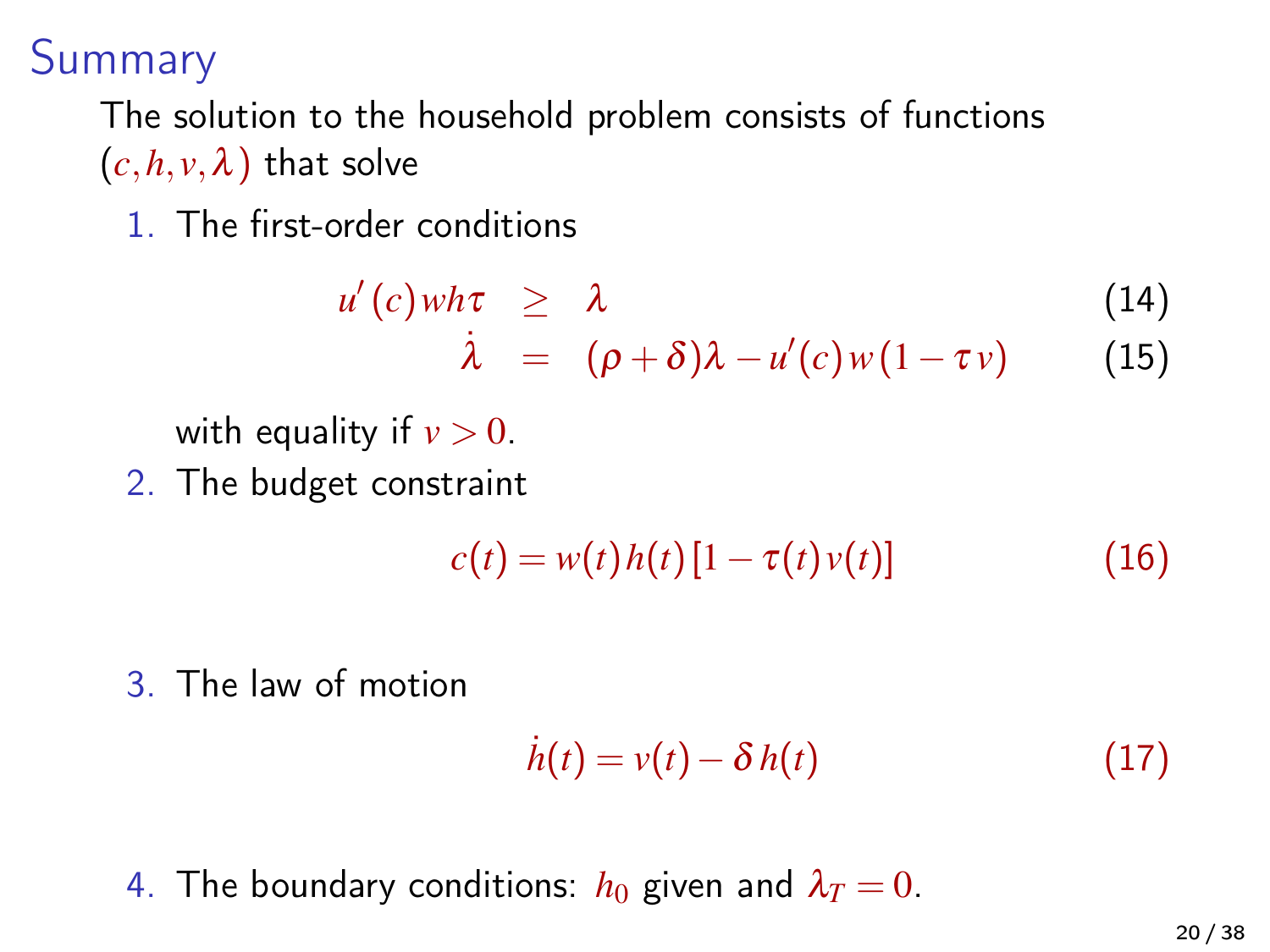# Log utility

Assume  $u(c) = \ln(c)$ 

Consider two regions of the phase diagram:

$$
1. \ v = 0
$$

$$
2. \ v > 0
$$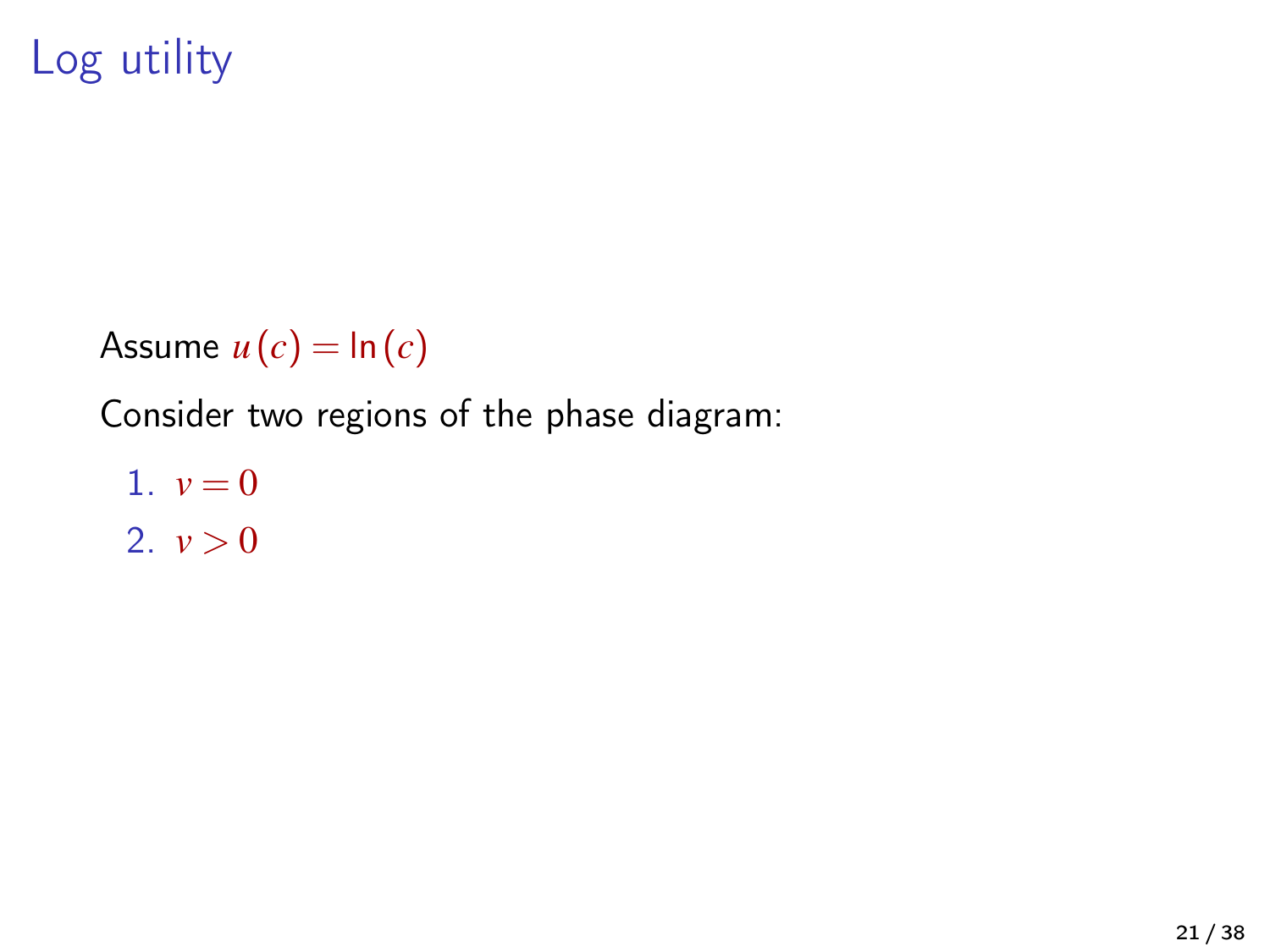### Region  $v = 0$

$$
wh\tau \ge \lambda c
$$
\n
$$
\lambda = (\rho + \delta)\lambda - w/c
$$
\n
$$
c = wh
$$
\n(19)\n
$$
i = -\delta t
$$
\n(20)

$$
\dot{h} = -\delta h \tag{21}
$$

#### Simplify:

$$
\tau \geq \lambda \tag{22}
$$

$$
\dot{\lambda} = (\rho + \delta)\lambda - 1/h \tag{23}
$$

$$
\dot{h} = -\delta h \tag{24}
$$

Terminal condition:  $\lambda_T = 0$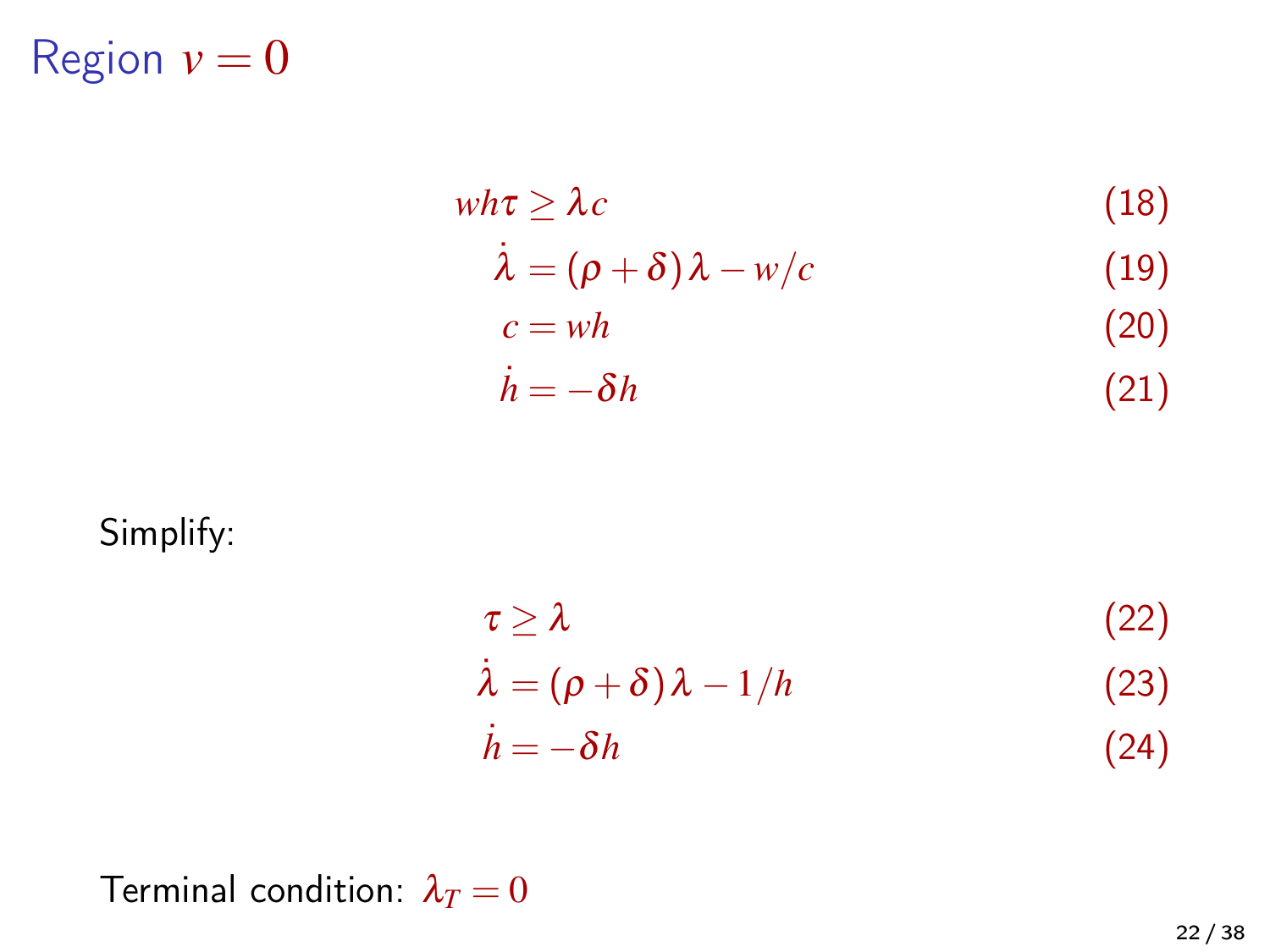## Region  $v = 0$

- $\triangleright$  The shadow price  $\lambda$  is not large enough to cover the opportunity cost  $\tau$ .
- $\blacktriangleright$  The household does not invest in human capital.
- $\blacktriangleright$  The laws of motion are:

$$
\begin{array}{rcl}\n\dot{\lambda} & = & (\rho + \delta)\lambda - 1/h \\
\dot{h} & = & -\delta h\n\end{array}
$$

- $\blacktriangleright$   $\lambda \uparrow \Rightarrow \lambda \uparrow$ .
- $\blacktriangleright$   $h \uparrow \Rightarrow \lambda \uparrow$  and  $h \downarrow$ .
- ► Hence,  $h(t) = h(t_0) e^{-\delta (t-t_0)}$ , where  $t_0$  is any date at which the economy is inside the region.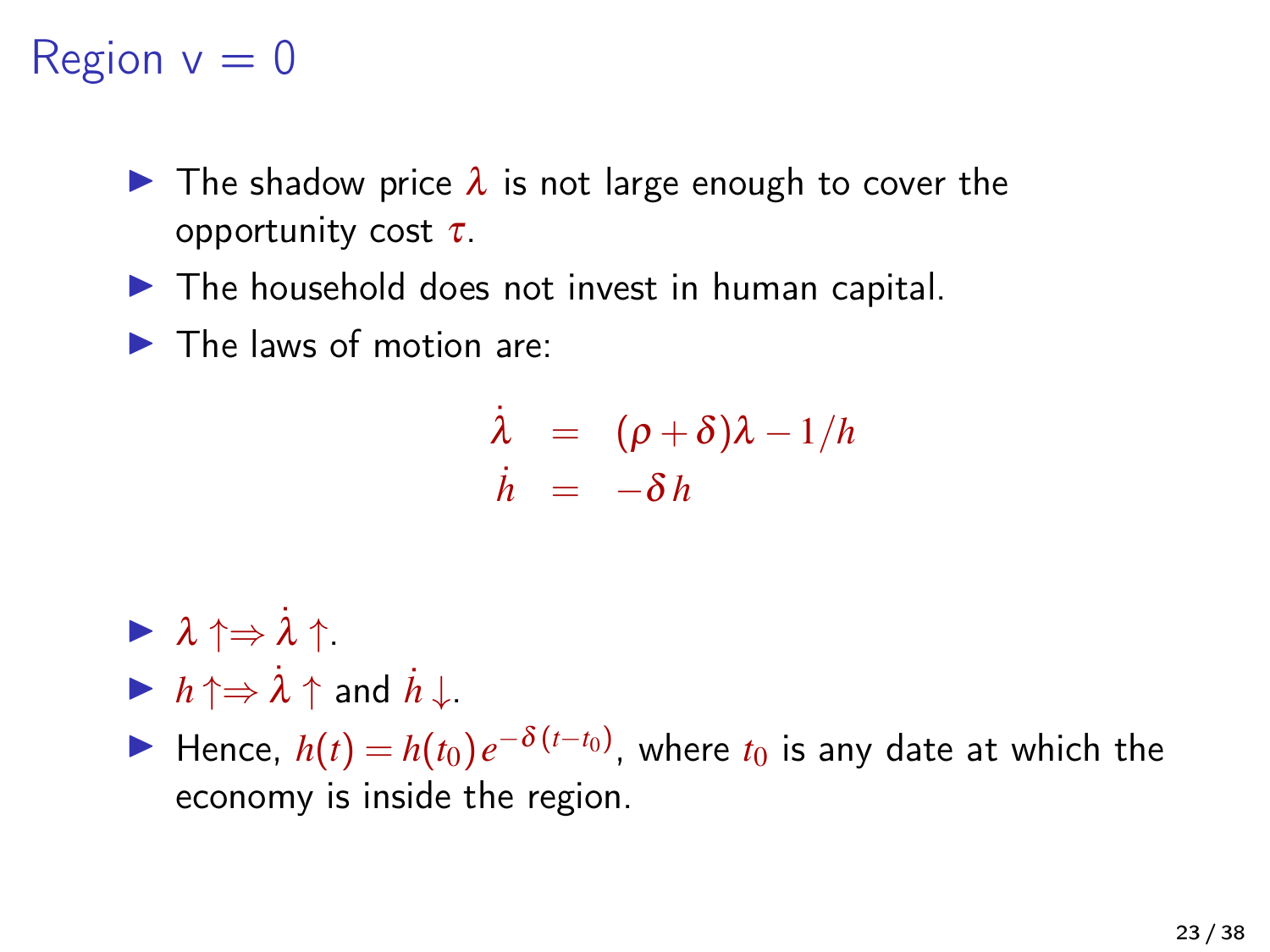Phase Diagram: Region  $v = 0$ 



*h*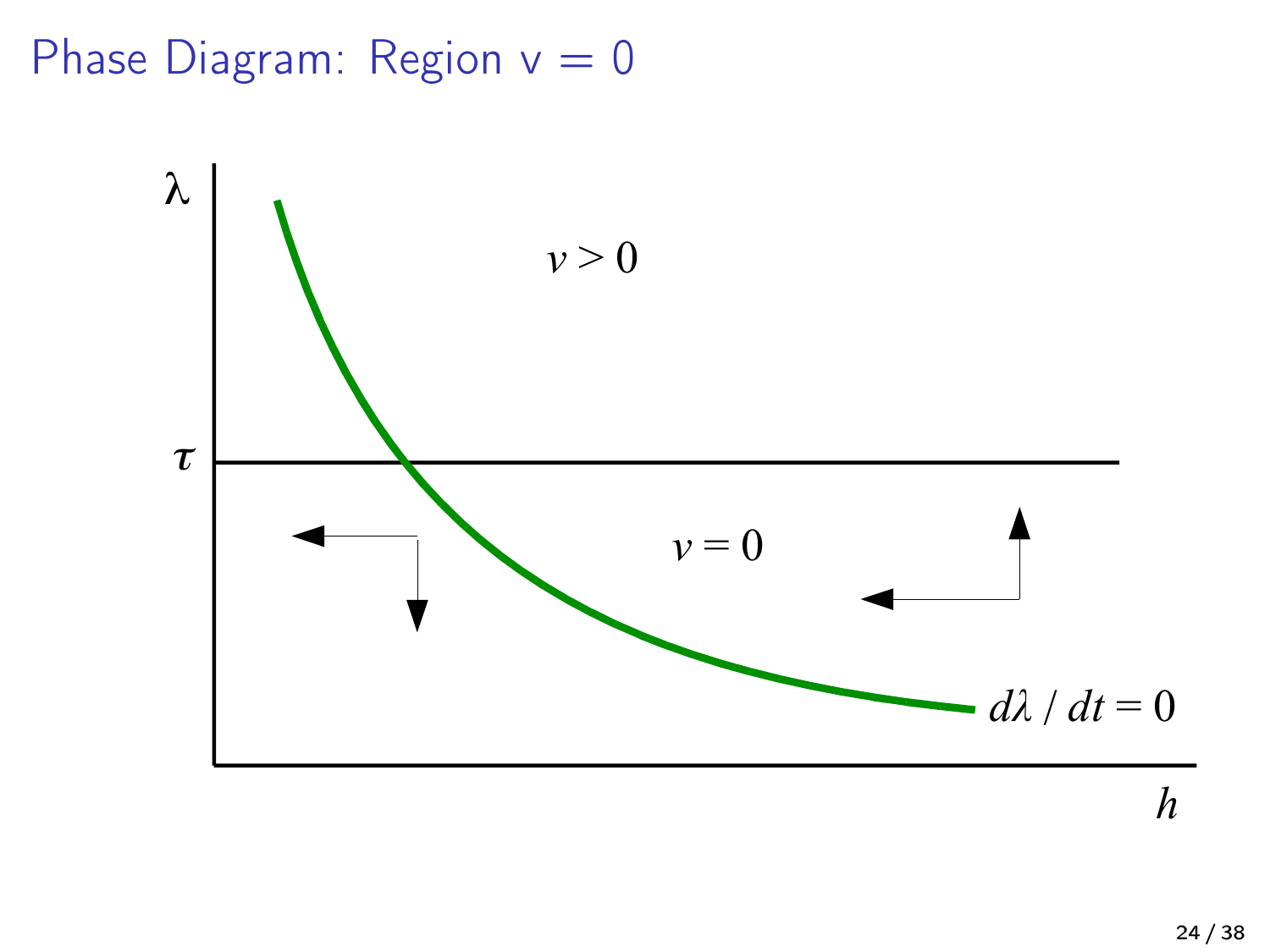Region  $v > 0$ 

$$
\frac{wh\tau}{c} = \lambda
$$
\n
$$
\dot{\lambda} = (\rho + \delta)\lambda - \frac{w(1 - \tau v)}{c}
$$
\n
$$
c = wh(1 - \tau v)
$$
\n
$$
\dot{h} = v - \delta h
$$
\n(28)

Simplify:

$$
\lambda = \frac{\tau}{1 - \tau v}
$$
  
\n
$$
\lambda = (\rho + \delta)\lambda - 1/h
$$
  
\n
$$
\dot{h} = v - \delta h
$$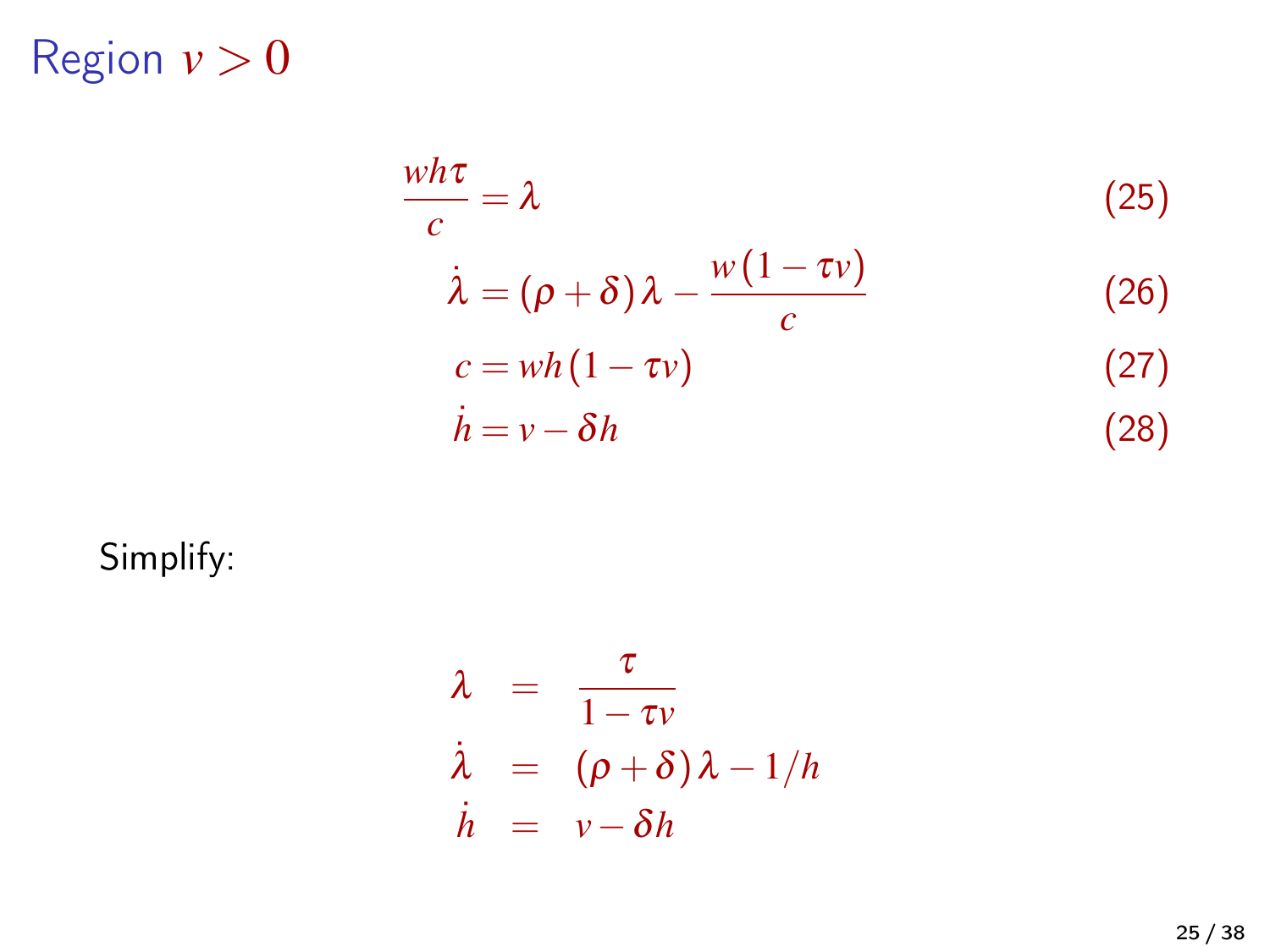### Region  $v > 0$

The first-order condition for  $\nu$  holds with equality:

 $\lambda(1-\tau v) = \tau$ 

or

$$
v = 1/\tau - 1/\lambda \tag{29}
$$

Substitute *v* out of the law of motion:

$$
\dot{h} = 1/\tau - 1/\lambda - \delta h \tag{30}
$$

Keep

$$
\dot{\lambda} = (\rho + \delta)\lambda - 1/h \tag{31}
$$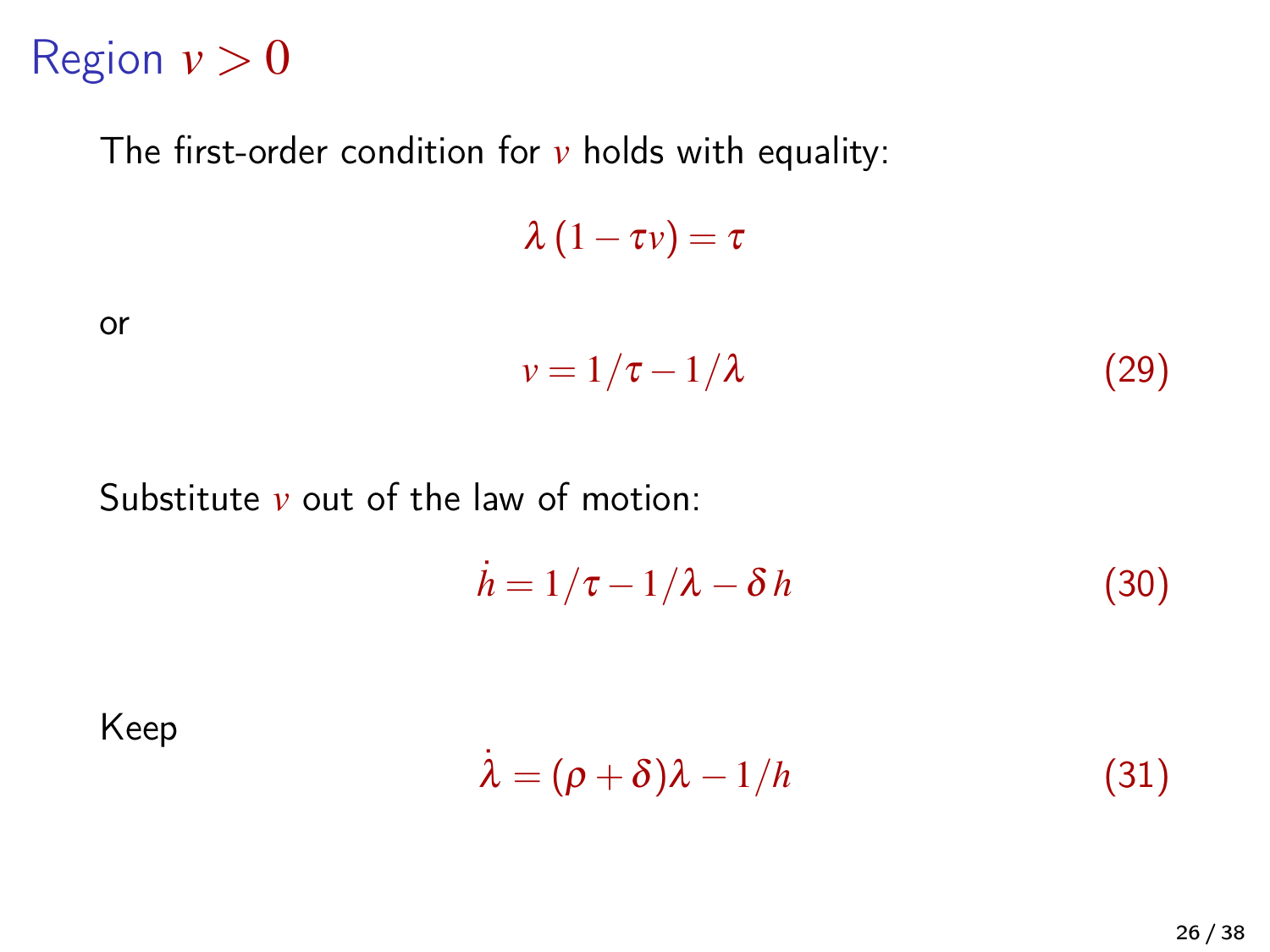# Region  $v > 0$

In this region, the shadow price of human capital  $(\lambda)$  equals the opportunity cost.

 $\lambda > \tau$ 

 $\blacktriangleright$   $\dot{h} = 1/\tau - 1/\lambda - \delta h = 0$ 

is upward sloping and starts at  $\lambda = \tau$ .

$$
\blacktriangleright \dot{\lambda} = (\rho + \delta)\lambda - 1/h = 0
$$

is a downward sloping hyperbola (as in region  $v = 0$ ).

 $\blacktriangleright$  *h*  $\uparrow$  or  $\lambda \downarrow \Rightarrow h \downarrow$ .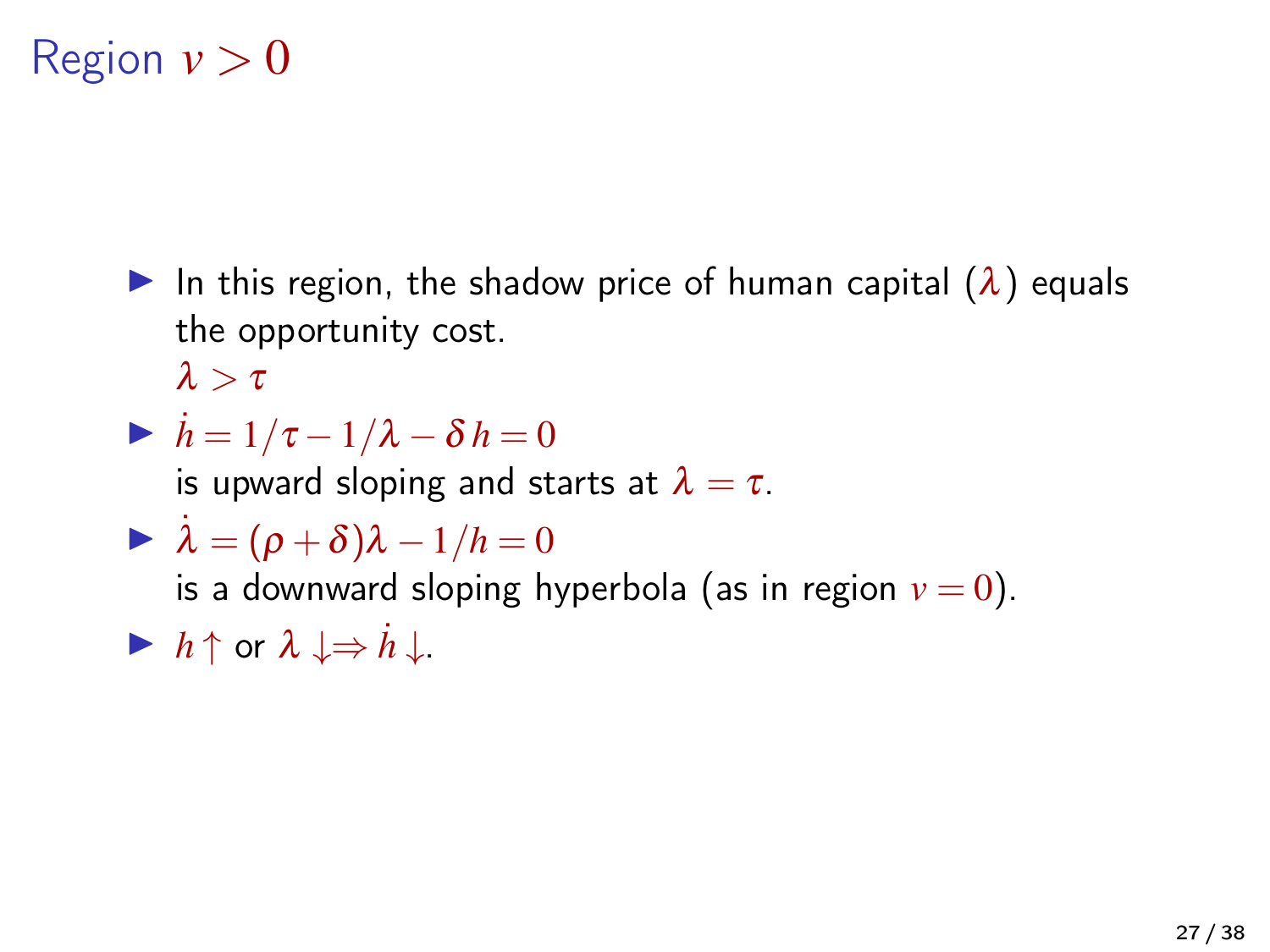# Phase Diagram

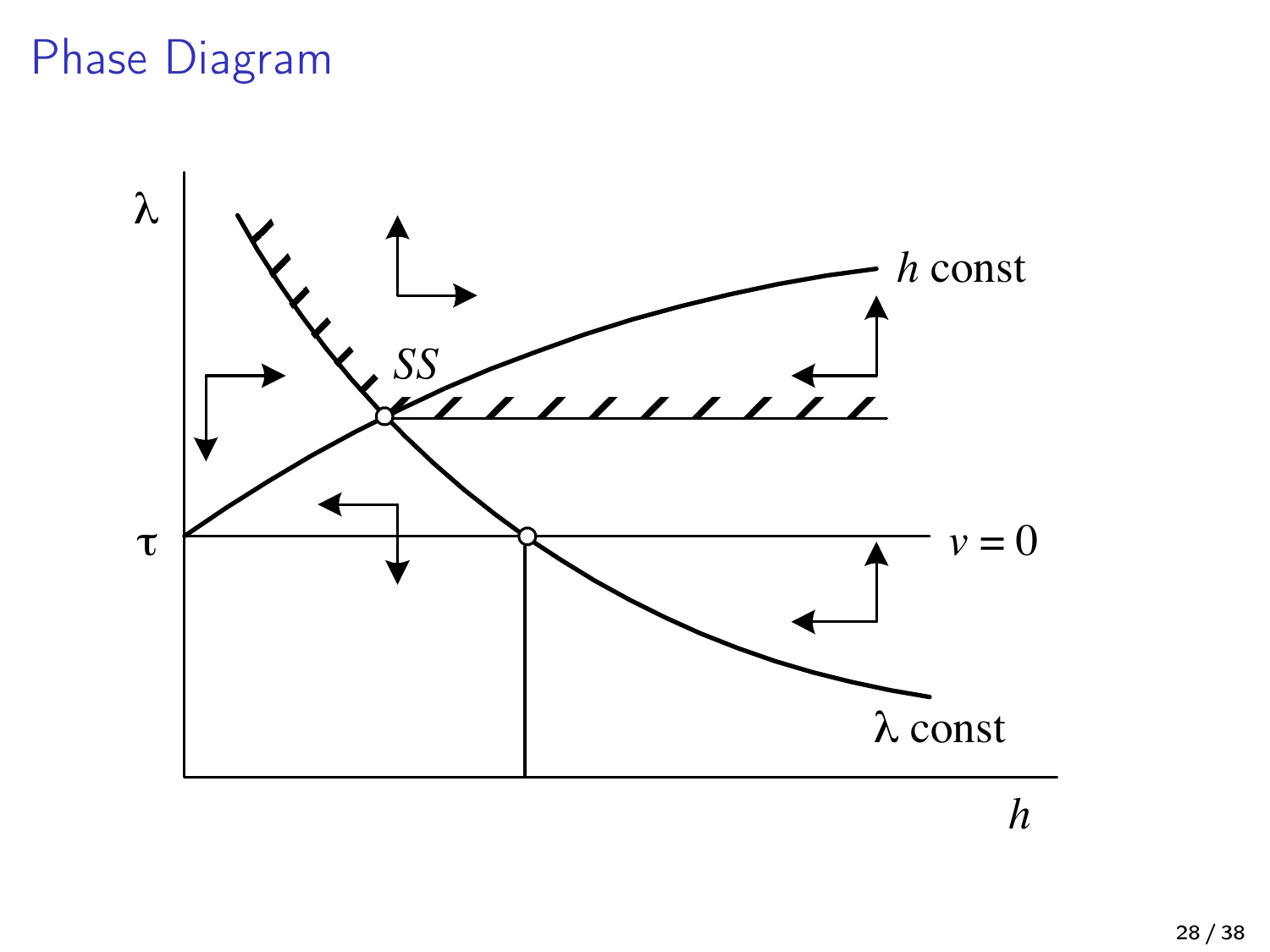# Steady State

- **If** Assume that *w* and  $\tau$  are constant over time and that  $T = \infty$ .
- $\triangleright$  Then *h* and *v* converge to stationary levels,  $h_{ss}$  and  $v_{ss}$ .
- $\blacktriangleright$  We next determine those levels.
- $\lambda = 0$  implies

$$
(\rho + \delta) h\lambda = (\rho + \delta) h \frac{\tau}{1 - \tau v} = 1
$$
 (32)

 $\blacktriangleright$   $\dot{h} = 0$  implies

$$
v = \delta h \tag{33}
$$

 $\blacktriangleright$  Combine both

$$
h_{ss} = \left[\tau(\rho+2\delta)\right]^{-1} \tag{34}
$$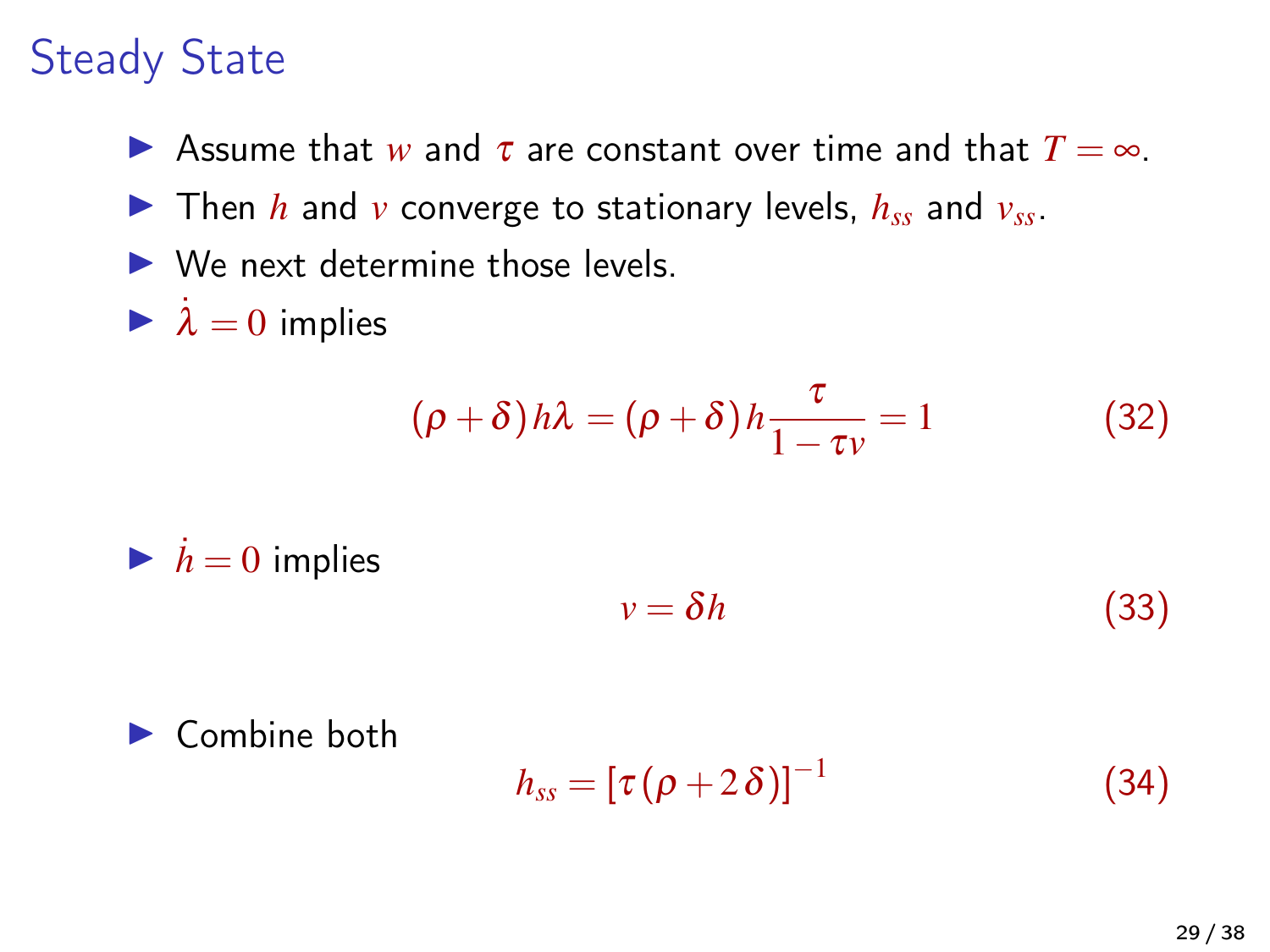# Steady State

It follows that

$$
v_{ss} = \delta h_{ss} = \frac{\delta}{\tau[\rho + 2\delta]}
$$

$$
c_{ss} = \frac{(\rho + \delta)w}{(\rho + 2\delta)^2 \tau}
$$

$$
\lambda_{ss} = u' \left( \frac{(\rho + \delta) w}{(\rho + 2 \delta)^2 \tau} \right) \frac{w}{\rho + 2 \delta}
$$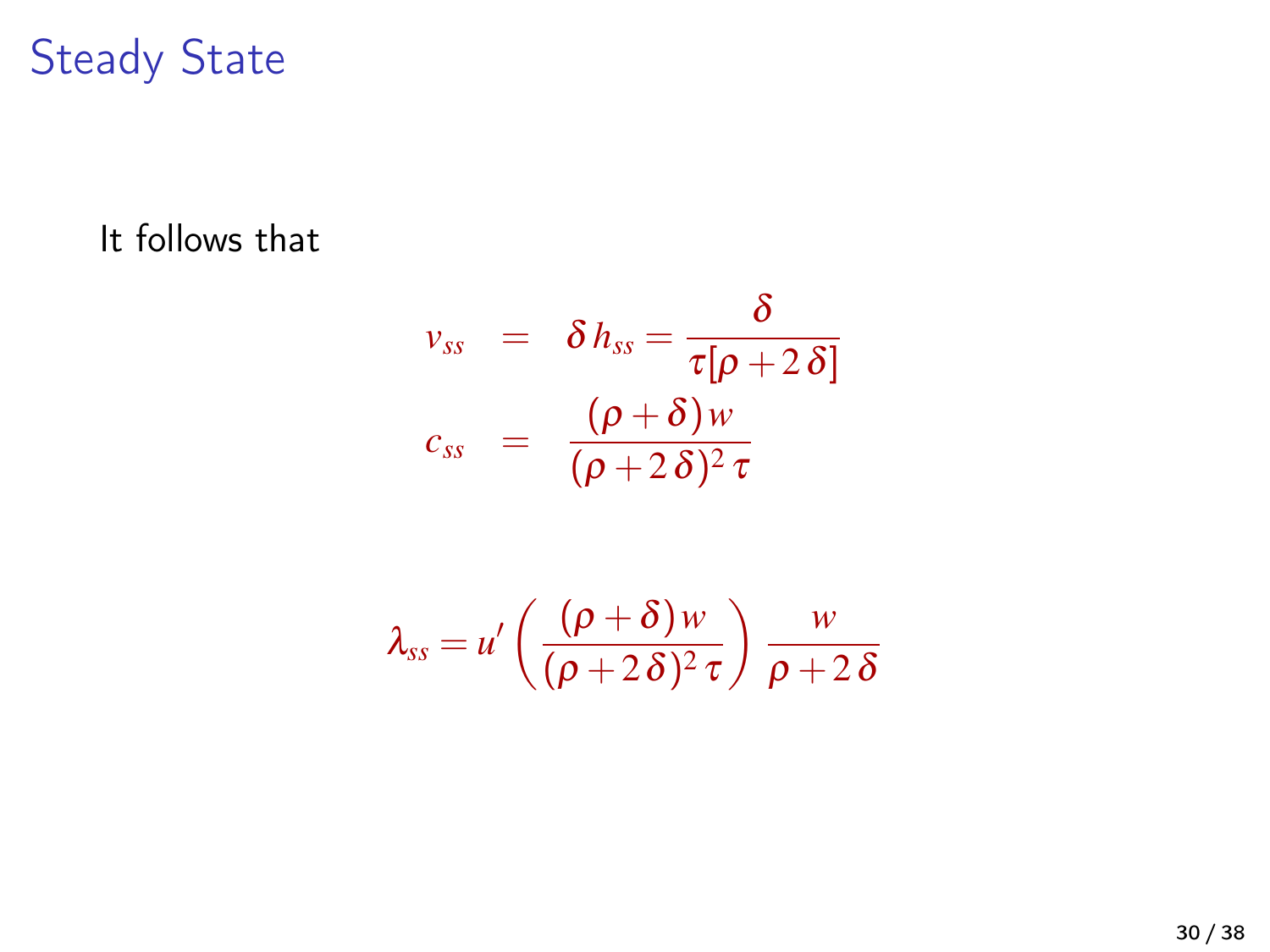# Phase Diagram

- In The phase diagram has two regions:  $v = 0$  and  $v > 0$ .
- $\blacktriangleright$  The region boundary occurs when the household just hits the constraint  $v \geq 0$ : at  $\lambda = \tau$ .
- **For**  $\lambda > \tau$ :  $v > 0$ .
- **For**  $\lambda \leq \tau$ :  $v = 0$ .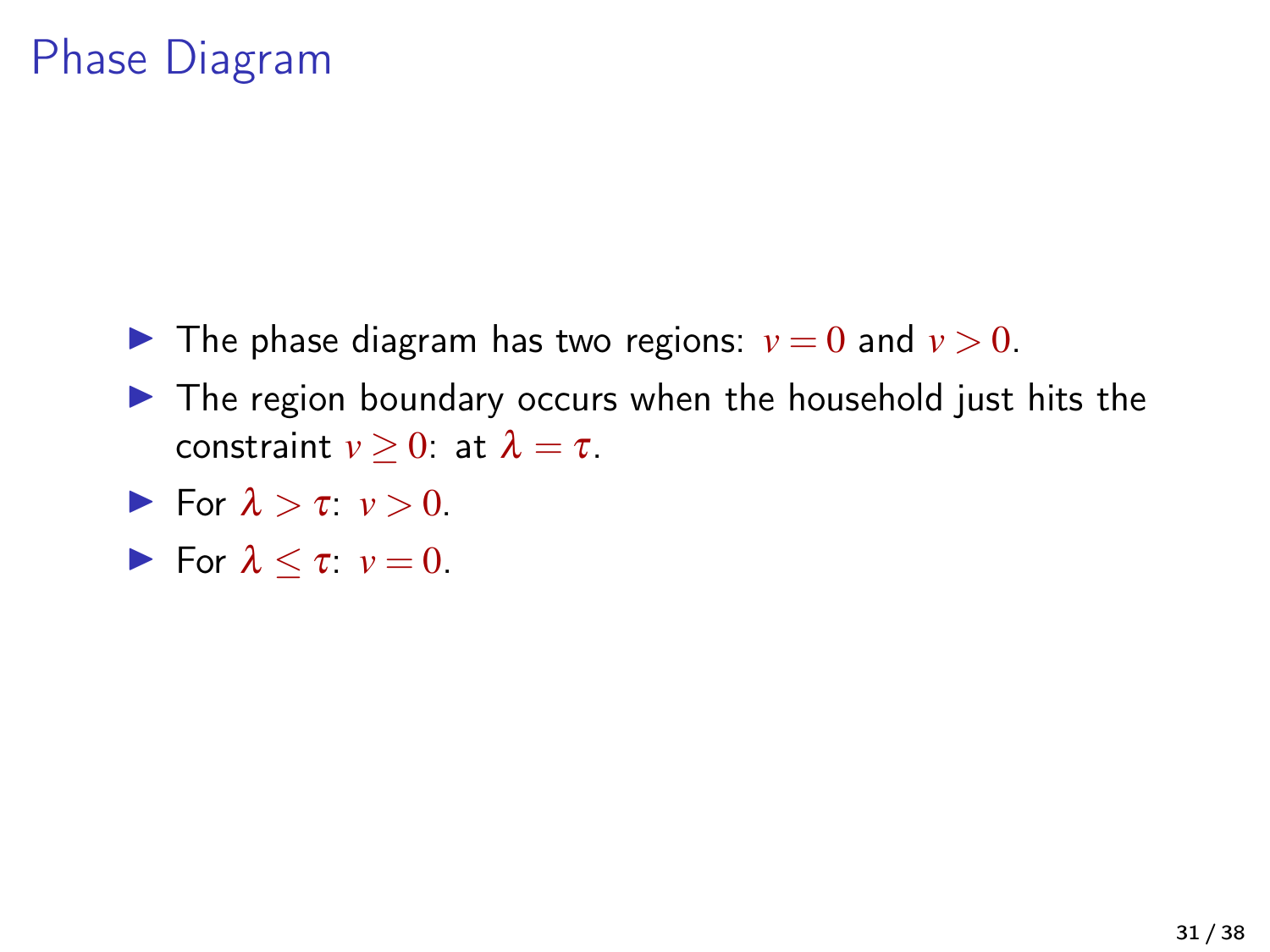# Phase Diagram

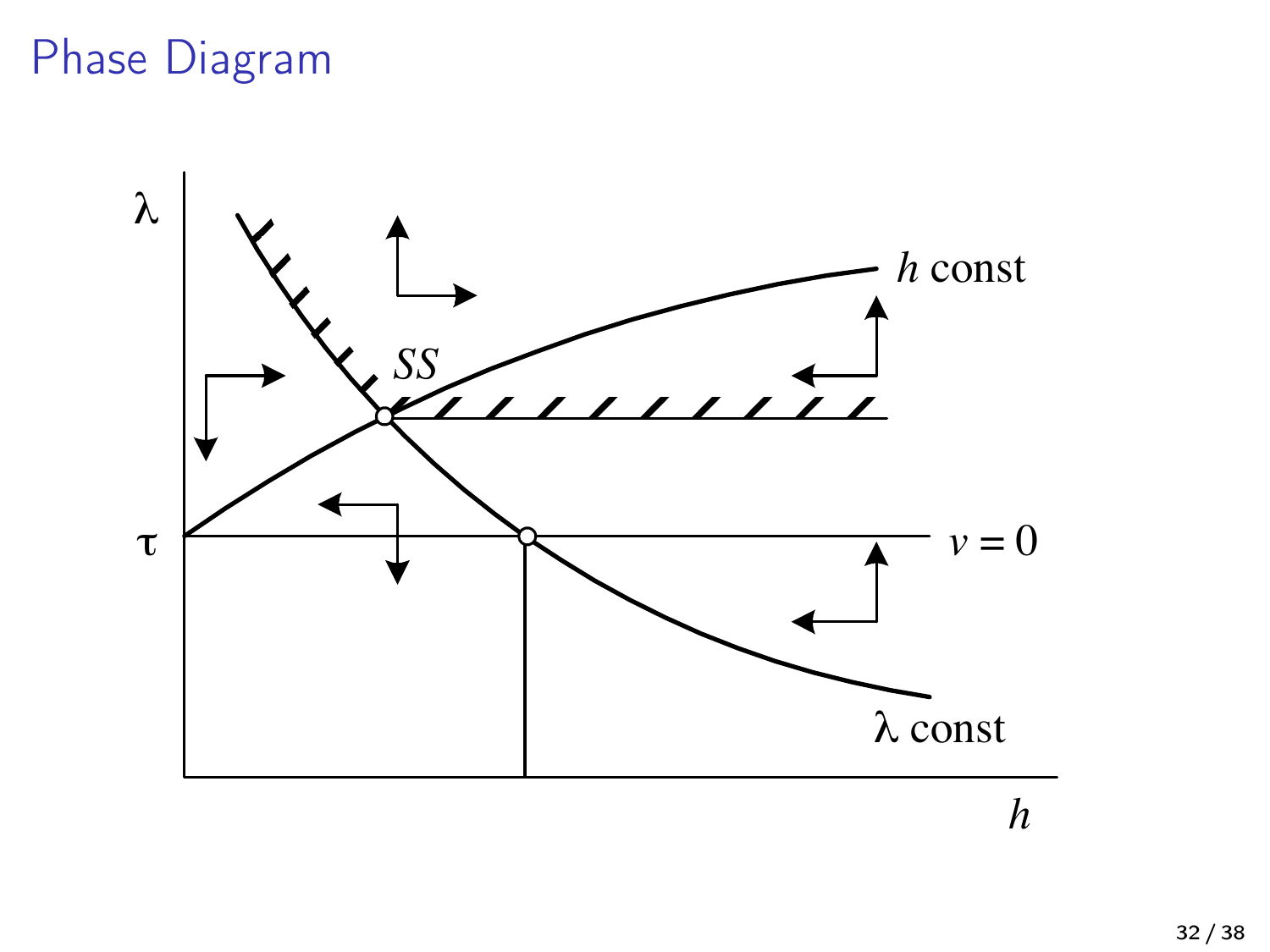- Any path must end with  $\lambda_T = 0$  exactly at date T.
- It follows that the shaded region must never be entered.
- $\triangleright$  What happens as the steady state is approached with  $v > 0$ ?
	- **If** Since all the laws of motion are continuous,  $h \to 0$  and  $\lambda \to 0$ .
	- $\blacktriangleright$  The steady state can never be reached.
	- $\triangleright$  But the economy can spend an arbitrarily long time arbitrarily close to the steady state.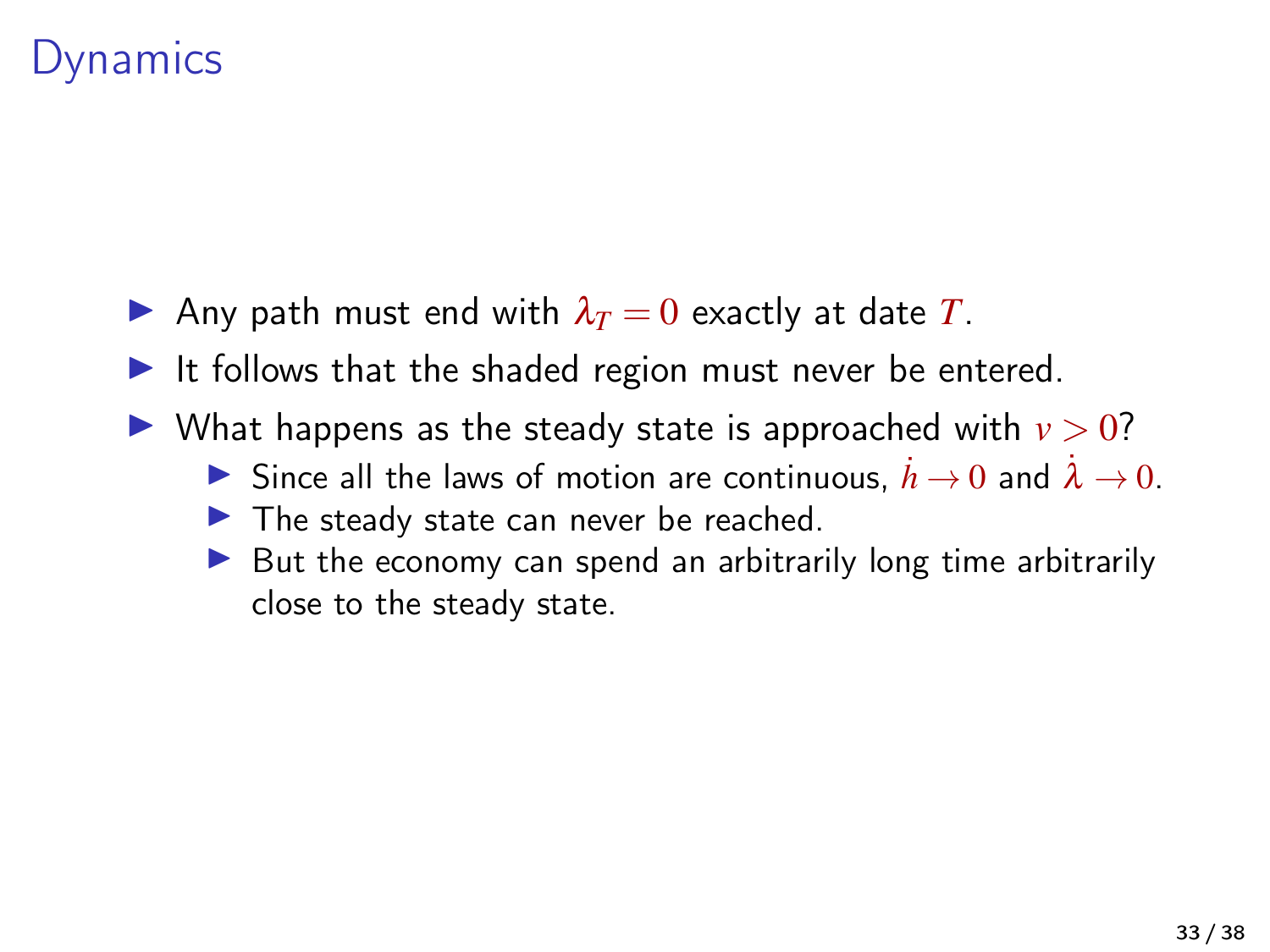- First consider  $h_0 < h_{ss}$ .
- $\blacktriangleright$   $\lambda$  depends on the horizon *T*.
- Short  $T: \lambda$  is low.
	- Start in region  $v = 0$
	- **If** move south-west until  $\lambda_T = 0$ .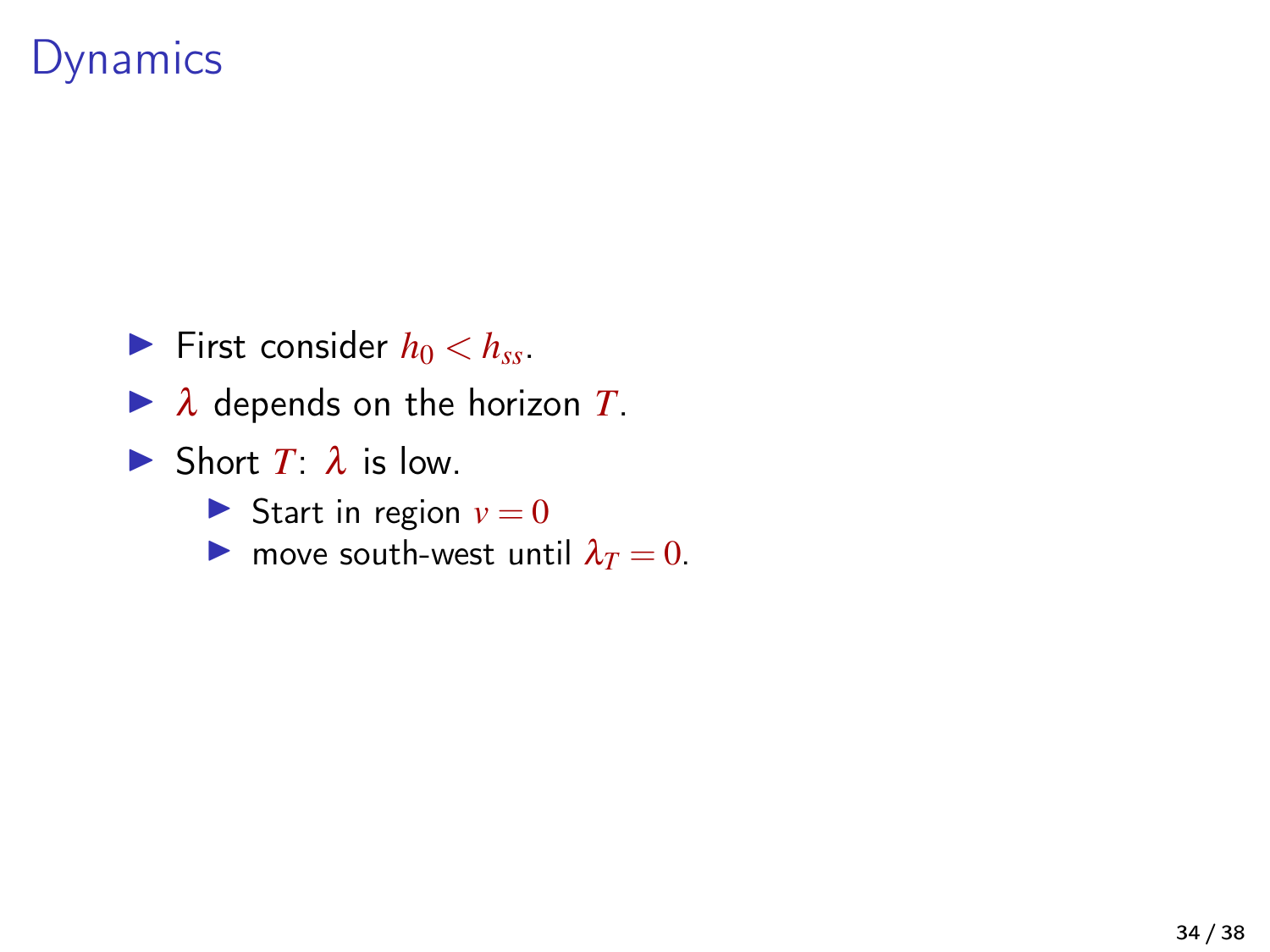$\blacktriangleright$  To prove this, solve the two differential equations.

 $\blacktriangleright$  *h*(*t*) = *h*(*t*<sub>0</sub>) *e*<sup>−δ*t*</sup>. Substitute this into the law of motion for λ to obtain

$$
\dot{\lambda} = (\rho + \delta) \lambda - e^{\delta t} / h(t_0)
$$
\n(35)

 $\blacktriangleright$  The solution to this differential equation is

$$
\lambda(t) = e^{(\rho+\delta)(t-t_0)} \left[ \lambda(t_0) - \frac{\rho}{h(t_0)} \left\{ 1 - e^{-\rho(t-t_0)} \right\} \right]
$$

Imposing the boundary condition  $\lambda(T) = 0$  implies  $\lambda(t_0)h(t_0) = \rho\left\{1-e^{-\rho(T-t_0)}\right\}.$ 

 $\triangleright$  For long *T*:  $\lambda(t_0)$  →  $\rho/h(t_0)$  (unless the region  $v = 0$  is left).

► But for a short *T*, 
$$
\lambda(t_0) \rightarrow 0
$$
.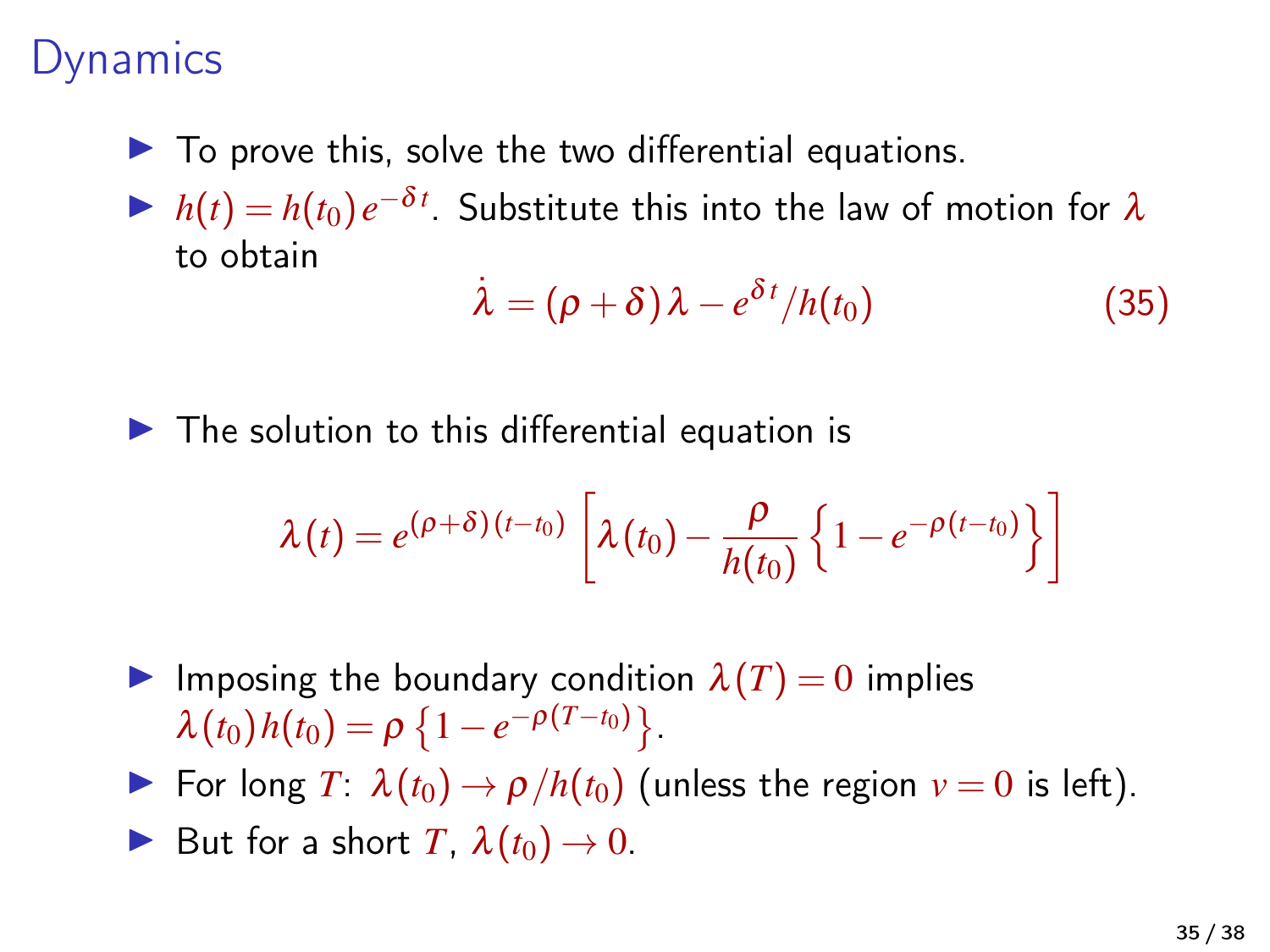$\blacktriangleright$  Case:  $h_0 < h_{ss}$  and long *T*.

- Initially  $v > 0$  and the economy moves south until it crosses into the  $v = 0$  region.
- As  $T \rightarrow \infty$  something bizarre happens:
	- $\blacktriangleright$  the economy approaches the steady state without ever reaching it.
	- $\blacktriangleright$  It comes arbitrarily close and stays arbitrarily close for an arbitrarily long time.
	- $\triangleright$  But when the terminal date comes sufficiently close it leaves the steady state and moves south-west to reach  $\lambda_T = 0$ .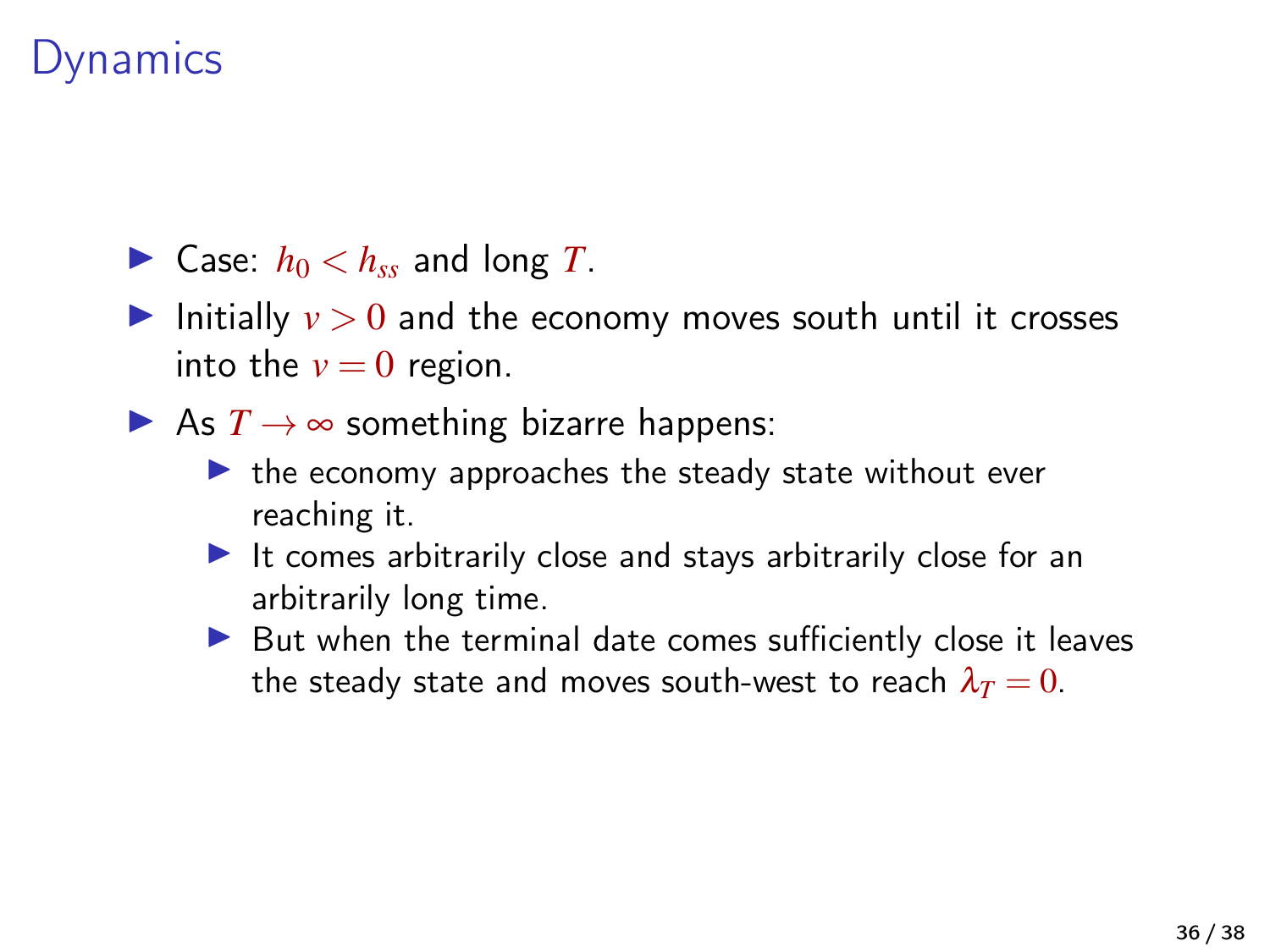- $\blacktriangleright$  Case  $h_0 > h_{ss}$ .
- Investment is never large enough to increase  $h$ .
- $\blacktriangleright$  The economy may move straight south-west if  $T$  is short or it may move towards the steady state, similar to the case where  $h_0 < h_{ss}$ .